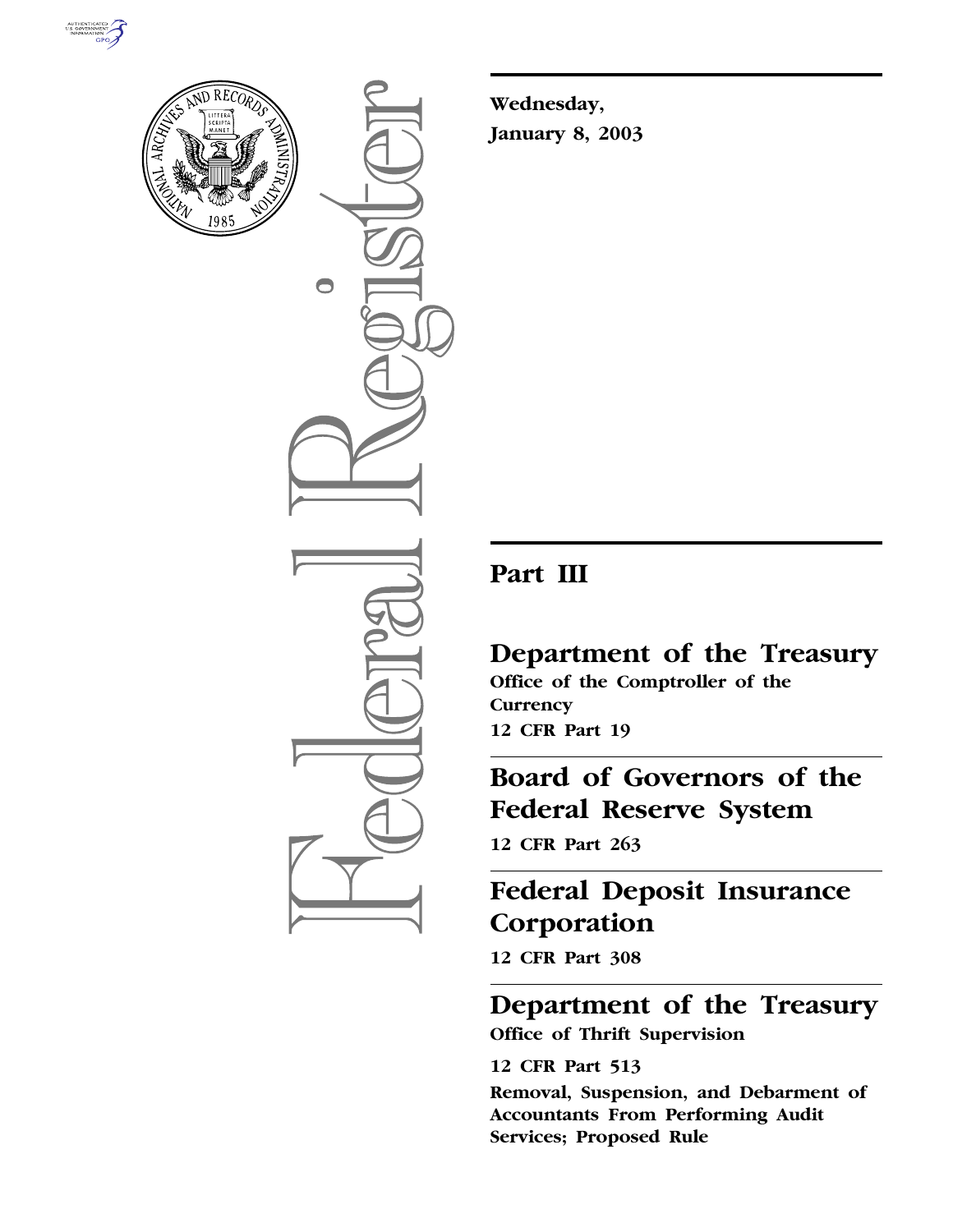# **DEPARTMENT OF THE TREASURY**

**Office of the Comptroller of the Currency** 

**12 CFR Part 19** 

**[Docket No. 02–15]** 

**RIN 1557–AB43** 

# **BOARD OF GOVERNORS OF THE FEDERAL RESERVE SYSTEM**

## **12 CFR Part 263**

**[Docket No. R–1139]** 

# **FEDERAL DEPOSIT INSURANCE CORPORATION**

## **12 CFR Part 308**

**RIN 3064–AC57** 

# **DEPARTMENT OF THE TREASURY**

**Office of Thrift Supervision** 

### **12 CFR Part 513**

**[No. 2002–58]** 

## **RIN 1550–AB53**

# **Removal, Suspension, and Debarment of Accountants From Performing Audit Services**

**AGENCIES:** Office of the Comptroller of the Currency (OCC), Treasury; Board of Governors of the Federal Reserve System (Board); Federal Deposit Insurance Corporation (FDIC); and Office of Thrift Supervision (OTS), Treasury.

**ACTION:** Joint notice of proposed rulemaking.

**SUMMARY:** The OCC, Board, FDIC, and OTS (each an Agency, and collectively, the Agencies) propose to revise their respective rules of practice pursuant to section 36 of the Federal Deposit Insurance Act (FDIA) (12 U.S.C. 1831m). Section 36, as implemented by 12 CFR part 363, requires that each insured depository institution with total assets of \$500 million or more produce an annual report containing the institution's financial statements and certain management assessments. The depository institution must provide the report to the FDIC, the appropriate Federal banking agency, and any appropriate state bank supervisor. Section 36 also requires that the depository institution obtain an audit of its financial statements and an attestation on management's assertions concerning internal controls over financial reporting by an independent

public accountant (accountant) and include the accountant's audit and attestation reports in its annual report.

Congress gave the Agencies authority to remove, suspend, or debar accountants from performing the audit services required by section 36 if there is good cause to do so. This proposal would amend the Agencies' rules to establish rules of practice and procedure for the removal, suspension, and debarment of accountants and their firms from performing section 36 audit services for insured depository institutions. The proposal reflects the Agencies' increasing concern with the quality of audits and internal controls for financial reporting at insured depository institutions. Although there have been few bank and thrift failures in recent years, the circumstances of the failures that have occurred illustrate the importance of maintaining high quality in the audits of the financial position and attestations of management assessments of insured depository institutions. The proposed regulations enhance the Agencies' ability to address misconduct by accountants who perform annual audit and attestation services.

**DATES:** Comments must be received by March 10, 2003.

#### **ADDRESSES:**

*OCC:* Please direct comments to: Public Information Room, Office of the Comptroller of the Currency, 250 E Street, SW, Mailstop 1–5, Washington, DC 20219, Attention Docket No. 02–15. Comments are available for inspection and photocopying at that address. You can make an appointment to inspect the comments by calling (202) 874–5043. In addition, comments may be sent by facsimile transmission to (202) 874– 4448, or by electronic mail to *regs.comments@occ.treas.gov.* Due to delays in paper mail delivery in the Washington area, commenters are encouraged to use fax or e-mail delivery, if possible.

*Board:* Comments should refer to Docket No. R–1139 and may be mailed to Secretary, Board of Governors of the Federal Reserve System, 20th Street and Constitution Avenue, NW., Washington, DC 20551; sent by FAX to (202) 452– 3819 or (202) 452–3102; or sent by email to

*regs.comments@federalreserve.gov.* Members of the public may inspect comments in Room MP–500 between 9 a.m. and 5 p.m. on weekdays pursuant to section 261.12 (except as provided in section 261.14) of the Board's Rules Regarding Availability of Information, 12 CFR 261.12 and 261.14.

*FDIC:* Written comments should be addressed to Robert E. Feldman, Executive Secretary, Attention: Comments, Federal Deposit Insurance Corporation, 550 17th Street, NW, Washington, DC 20429. Commenters are encouraged to submit comments by facsimile transmission to FAX number (202) 898–3838 or by electronic mail to *Comments@FDIC.gov.* Comments also may be hand delivered to the guard station at the rear of the 550 17th Street Building (located on F Street), on business days between 8:30 am and 5 p.m. Comments may be inspected and photocopied in the FDIC Public Information Center, Room 100, 801 17th Street, NW, Washington, DC, between 9 am and 4:30 p.m. on business days.

*OTS: Mail:* Send comments to Regulation Comments, Chief Counsel's Office, Office of Thrift Supervision, 1700 G Street, NW., Washington, DC 20552, Attention No. 2002–58.

*Delivery:* Hand deliver comments to the Guard's Desk, East Lobby Entrance, 1700 G Street, N.W. from 9 a.m. to 4 p.m. on business days, Attention: Regulation Comments, Chief Counsel's Office, Attention No. 2002–58.

*Facsimiles:* Send facsimile transmissions to FAX Number (202) 906–6518, Attention Docket No. 2002– 58.

*E-mail:* Send e-mails to *<regs.comments@ots.treas.gov>*, Attention Docket No. 2002–58 and include your name and telephone number. Due to temporary disruptions in mail service in the Washington, D.C. area, commenters are encouraged to send comments by fax or e-mail if possible.

*Public Inspection:* Interested persons may inspect comments at the Public Reading Room, 1700 G St. NW., from 10 a.m. until 4 p.m. on business days by appointment or obtain comments and/or an index of comments by facsimile by telephoning the Public Reading Room at (202) 906–5922 from 9 a.m. until 5 p.m. on business days. Comments and the related index will also be posted on the OTS Internet site at *<http:// www.ots.treas.gov>.*

# **FOR FURTHER INFORMATION CONTACT:**

OCC: Mitchell Plave, Counsel,

Legislative and Regulatory Activities Division, (202) 874–5090; Richard Shack, Senior Accountant, Office of the Chief Accountant, (202) 874–4911; and Karen Besser, National Bank Examiner, Special Supervision/Fraud, (202) 874–4464.

*Board:* Richard Ashton, Associate General Counsel, (202) 452–3750; Nina Nichols, Counsel, (202) 452–2961; Arthur Lindo, Project Manager, (202)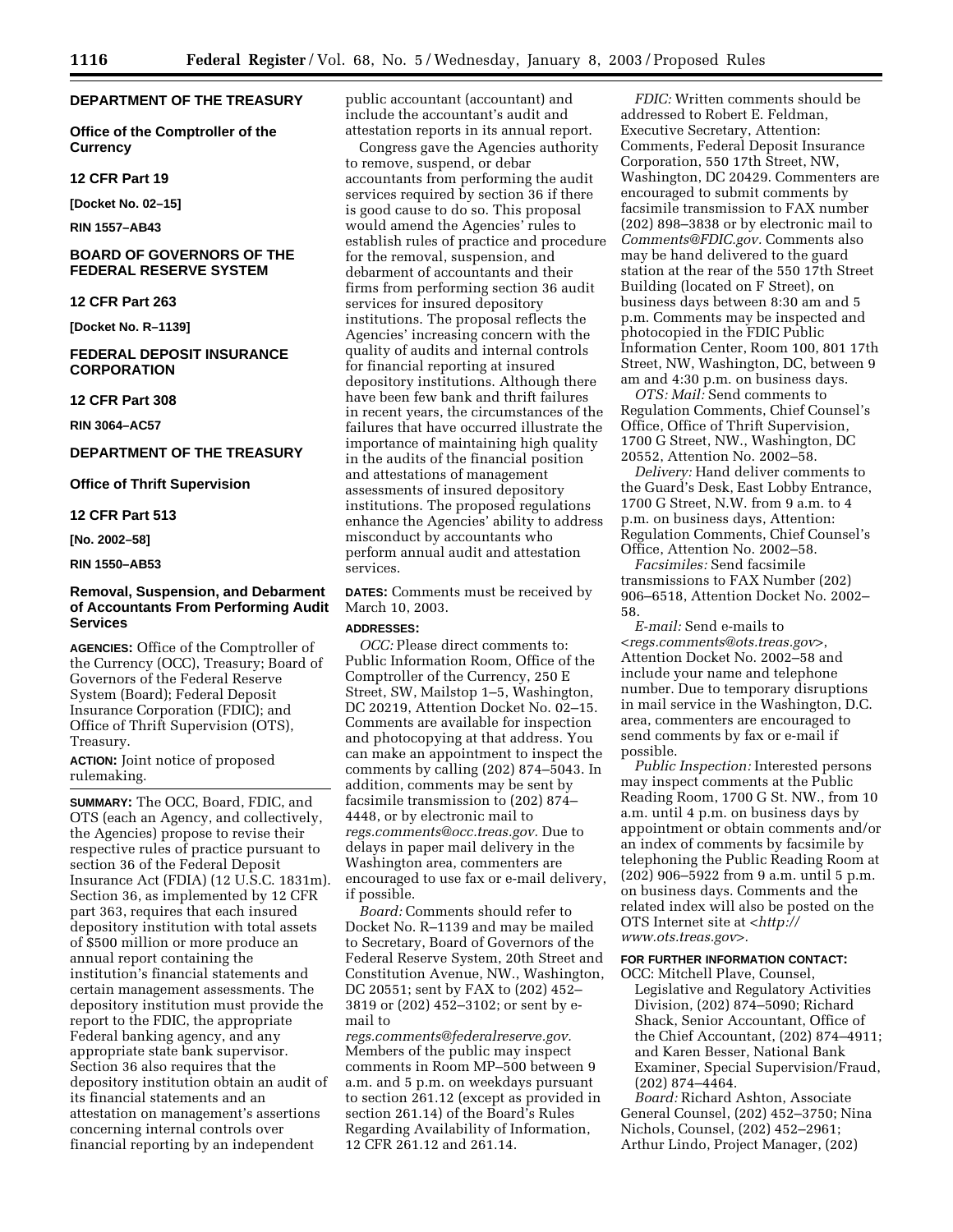452–2695; and Salome Tinker, Senior Financial Analyst, (202) 452–3034, Division of Banking Supervision and Regulation; for users of Telecommunication Devices for the Deaf (TDD) only, contact (202) 263–4869.

*FDIC:* Richard Bogue, Counsel, Enforcement Unit, (202) 898–3726; Robert F. Storch, Chief, Accounting and Securities Disclosure Section, (202) 898–8906.

*OTS:* Christine A. Smith, Project Manager, (202) 906–5740, Supervision Policy; Teresa A. Scott, Counsel (Banking & Finance), (202) 906–6478, Regulations and Legislation Division, Office of Thrift Supervision, 1700 G Street, NW., Washington, DC 20552. **SUPPLEMENTARY INFORMATION:** 

## **I. Background**

Section 36 of the FDIA, as implemented by FDIC regulations, requires every large insured depository institution to submit an annual report containing its financial statements and certain management assessments to the FDIC, the appropriate Federal banking agency, and any appropriate state bank supervisor.1 Section 36 of the FDIA also requires that an independent public accountant audit such insured depository institution's annual financial statements to determine whether those statements are presented fairly in accordance with generally accepted accounting principles (GAAP) and with the accounting objectives, standards, and requirements described in section 37 of the FDIA.

Under section 37, the accounting principles applicable to financial statements required to be filed with the Agencies must be uniform and consistent with GAAP.2 In addition, the accountant must attest to and report on management's assertions concerning internal controls over financial reporting.3 The institution's annual report also must contain the accountant's audit and attestation reports.4 Section 36 of the FDIA gives

2 12 U.S.C. 1831m(d), 1831n.

3 *Id.* 1831m(c): *see also* 12 CFR part 363 (independent audit and reporting requirements).

4 12 U.S.C. 1831m(a)(1) and (2).

the Agencies the authority to remove, suspend, or bar an accountant from performing the audit services required under section 36 for good cause.<sup>5</sup> This authority is in addition to the enforcement tools the Agencies have under section 8 of the FDIA, which enable the Agencies to remove or prohibit an institution-affiliated party (IAP), including an accountant, from further participation in the affairs of an insured depository institution for certain types of misconduct.6 Section 36 authority is also distinct from the Agency's capability to remove, suspend, or debar from practice before the Agency parties, such as accountants, who represent others.<sup>7</sup>

Section 36 does not define good cause, but authorizes the Agencies to implement section 36 through the joint issuance of rules of practice.<sup>8</sup> A removal, suspension, or debarment under section 36 would limit an accountant's or accounting firm's eligibility to provide audit services to insured depository institutions with total assets of \$500 million or more. A section 36 action would not restrict the ability of accountants and firms to provide audit services to financial institutions with less than \$500 million in total assets, however, or to provide other types of services to all financial institutions.

The Agencies have jointly prepared proposed rules of practice to implement the provisions of section 36. The texts of the Agencies' proposed regulations are substantively identical and differ with respect to conforming changes each Agency is making to its existing rules. These proposed rules do not create independent professional standards or obligations for accountants or firms. Rather, they are consistent with an accountant's existing responsibility to adhere to applicable professional standards such as generally accepted auditing standards and generally accepted standards for attestation engagements. The proposed rules are also consistent with the Sarbanes-Oxley Act of 2002 (Sarbanes-Oxley Act),<sup>9</sup> which, among other things, provides for significant reforms in the oversight of the accounting industry. The discussion that follows refers more specifically to the provisions of the Sarbanes-Oxley Act that are relevant to this proposal.

# **II. Discussion of the Proposal and Request for Comment**

The proposal would amend the Agencies' rules of practice by adding provisions for removal, suspension, or debarment of accountants or accounting firms from performing the audit services required by section 36 of the FDIA. The proposed rules would define ''good cause'' to remove, suspend, or debar an accountant or firm from performing audit services and establish procedures for removal, suspension, or debarment of accountants or firms if the ''good cause'' standards are satisfied.

The first part of the discussion that follows describes the common elements of the proposed rules. The second part explains proposed technical and conforming changes to the existing rules of the OCC, Board, and FDIC. The Agencies invite comment on all aspects of the proposed rules.

# *A. Proposed Additions to the Rules of All the Agencies*

#### 1. Audit Services

The proposed rules define ''audit services'' as any service required to be performed under section 36 of the FDIA (12 U.S.C. 1831m) and 12 CFR part 363, including attestation services.10

# 2. Good Cause for Agency Action

The proposed rules define good cause for removal, suspension, or debarment of accountants from providing audit services required by section 36. Under the proposal, the Agencies would have ''good cause'' if the accountant does not possess the requisite qualifications to perform audit services; engages in knowing or reckless conduct that results in a violation of applicable professional standards, including those standards and conflicts of interest provisions applicable to accountants through the Sarbanes-Oxley Act and developed by the Public Company Accounting Oversight Board (Accounting Oversight Board) and the Securities and Exchange Commission (SEC), as such standards and provisions become effective;<sup>11</sup>

<sup>1</sup> 12 U.S.C. 1831m, 1831m(j)(2); *see also* 12 CFR part 363 (describing the requirements for independent audits and reporting for all insured depository institutions). The statute gives the FDIC Board of Directors the discretion to establish the threshold asset size at which a section 36 annual report is required. That amount is currently set at \$500 million. *See* 12 CFR 363.1(a). While a section 36 audit is not required of financial institutions with less than \$500 million in total assets, the Agencies encourage every insured depository institution, regardless of its size or character, to have an annual audit of its financial statements performed by an independent public accountant. *See* 12 CFR part 363 App. A (Introduction).

<sup>5</sup> *Id.* 1831m(g)(4)(A).

<sup>6</sup> *Id.* 1813(u)(4), 1818(e)(1).

<sup>7</sup>*See* 12 CFR part 19, subpart K; 12 CFR part 263, subpart F; and 12 CFR part 513.

<sup>8</sup> 12 U.S.C. 1831m(g)(4)(B).

<sup>9</sup>The Sarbanes-Oxley Act of 2002, Pub. L. 107– 204, 116 Stat 745 (2002).

<sup>10</sup>For the Board and OTS, ''audit services'' also includes services provided to a bank holding company or thrift holding company that satisfy the audit requirements under section 36 of a subsidiary bank or thrift of that holding company.

<sup>11</sup>The FDIC's Guidelines and Interpretations concerning annual independent audits and reporting requirements, *see* 12 CFR part 363 app. A, at para. 14, call for accountants who perform audit and attestation services to comply with the American Institute of Certified Public Accountants' *Code of Professional Conduct* and meet the independence requirements and interpretations of the SEC and its staff. Title II of the Sarbanes-Oxley Act amended the Securities and Exchange Act of 1934 by adding new auditor indepdence provisions. Continued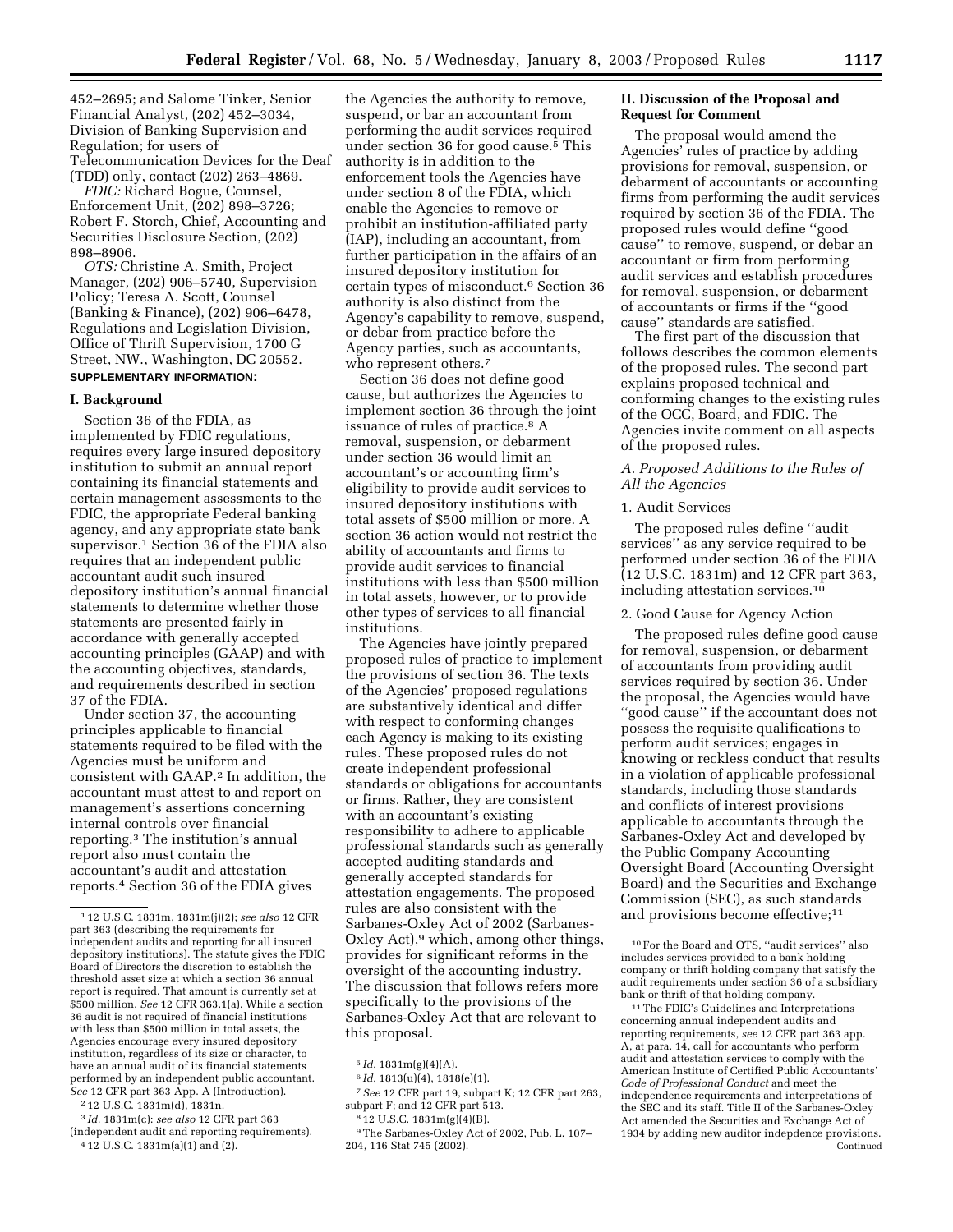in a single instance of highly unreasonable conduct that results in a violation of applicable professional standards in circumstances in which an accountant knows, or should know, that heightened scrutiny is warranted; or engages in repeated instances of unreasonable conduct, each resulting in a violation of applicable standards, that indicate a lack of competence to perform annual audit services.

Good cause also includes knowingly or recklessly giving false or misleading information to the Agencies with respect to any matter before the Agency; knowingly or recklessly materially violating any provision of the Federal banking or securities laws or regulations, or any other law, including the Sarbanes-Oxley Act; and removal, suspension, or debarment from practice before any Federal or state agency regulating the banking, insurance, or securities industries on grounds relevant to the provision of audit services, other than those actions that result in automatic removal, suspension, and debarment under the proposed rules.

Conduct giving rise to good cause under the proposed rules does not have to occur in connection with the provision of audit services or in connection with services provided to depository institutions. Any actions or failures to act by an independent public accountant or accounting firm that meet the criteria for good cause set forth in the regulation, whether or not related to the banking industry, could constitute good cause for Agency action. The standards in the proposed rules for removal, suspension, and debarment are drawn principally from the Agencies' existing practice rules and from the practice rules of the SEC.12 The proposal thus promotes consistency

12*See* 17 CFR 201.102(e) (SEC's rules on suspension and debarment of those who practice before the Commission, including accountants). Congress recently codified the SEC's suspension and debarment rules in section 602 of the Sarbanes-Oxley Act.

with respect to professional standards for accountants.

3. Removal, Suspension, or Debarment of Accounting Firms or Offices of Firms

The proposed rules provide for the removal, suspension, or debarment of accounting firms as a whole and identify factors the Agencies may consider in determining the appropriate remedy. Under current regulations governing practice before the Agencies, the Agencies generally can remove, suspend, or debar a firm by naming each member of the firm or office in the order of suspension or debarment. The proposal retains this flexibility and provides guidance on conduct that may result in a firm-wide sanction.

The proposed rules provide that, in considering whether to take action against a firm and the severity of the sanction against a firm, the Agencies may assess the gravity, scope, or repetition of the act or failure to act; the adequacy of and adherence to applicable policies, practices, or procedures for the firm's conduct of its business and the performance of audit services; the selection, training, supervision, and conduct of members or employees of the firm involved in the performance of audit services; the extent to which managing partners or senior officers of the firm participated, directly or indirectly through oversight or review, in the act or failure to act; and the extent to which the firm has, since the occurrence of the act or failure to act, implemented corrective internal controls to prevent its recurrence. This is not an exclusive list of factors the Agencies may consider, and circumstances may present other facts that the Agencies will take into account in determining whether to take an action against a firm.

The Agencies anticipate that there may be circumstances in which it will not be appropriate to remove, suspend, or debar an entire firm, but that action should be taken against a particular office or offices of a firm. The proposed rules permit that more limited action.

4. Removal, Suspension, and Debarment Procedures

Under the proposed rules, the Agencies would hold hearings on removals, suspensions, and debarments under rules that are consistent with the Agencies' Uniform Rules of Practice and Procedure (Uniform Rules).<sup>13</sup> The Uniform Rules provide, among other things, for written notice to the

respondent of the intended Agency action and the opportunity for a public hearing before an administrative law judge. The administrative law judge would refer a recommended decision to the Agency, which would issue a final decision and order. Each Agency would have the discretion to limit an order of removal, suspension, or debarment from providing audit services to a limited number of insured depository institutions, rather than to all insured depository institutions supervised by the issuing Agency. This is referred to in the proposed regulations as a ''limited scope order.'' 14

The Agencies do not intend the proposed rules to create any new or different procedural mechanisms for Agency removal, suspension, or debarment of accountants. Rather, the Agencies generally intend to apply to these proceedings established rules and practices.

### 5. Immediate Suspensions

Section 36 of the FDIA provides that the appropriate Federal banking agency may ''remove, suspend, or bar'' an independent public accountant from performing audit services.15 The proposed rules would implement the authority to suspend by providing that an Agency may issue a notice of immediate suspension when an Agency has a reasonable basis to believe that an accountant or accounting firm is engaged in conduct that would constitute grounds for an order of removal, suspension, or debarment and if immediate suspension is necessary for the protection of an insured depository institution, its depositors, or the depository system as a whole. The discretion to impose immediate suspensions can be critical to the safety and soundness of one or more insured depository institutions. For example, once misconduct is identified, immediate suspensions would prevent additional or escalating instances of misconduct.

Under the proposed rules, a notice of immediate suspension would remain in effect until the Agency dismisses the charges in the notice or issues a final order of removal, suspension, or debarment. The proposals establish a system for expedited review of a notice of immediate suspension. The accountant or accounting firm has the right to petition for a stay of a notice of immediate suspension within 10 calendar days after receiving service of

Title II also requires that the SEC promulgate regulations, within 180 days after enactment of the Act, or by January 23, 2003, to implement these provisions. *See* Sarbanes-Oxley Act, section 208. Most of the provisions, however, are not effective until after an accountant is required to register with the Accounting Oversight Board created by this legislation. This requirement will not be effective until later in 2003. Therefore, accountants who perform section 36 annual audits and attestation services for insured depository institutions, regardless of whether the institution or its holding company is an issuer directly subject to the Sarbanes-Oxley Act, must comply with the SEC's upcoming regulations on auditor independence, once those regulations become effective for registered public accounts under the Sarbanes-Oxley Act.

<sup>13</sup>*See* 12 CFR part 19, subpart A (OCC); 12 CFR part 263, subpart A (Board); 12 CFR part 308, subpart A (FDIC); 12 CFR 509, supart A (OTS).

<sup>14</sup>The Agencies will also have the discretion to issue suspension orders where the duration of the suspension would be dependent on the satisfactory completion of remedial action.

<sup>15</sup> 12 U.S.C. 1831m(g)(4)(A).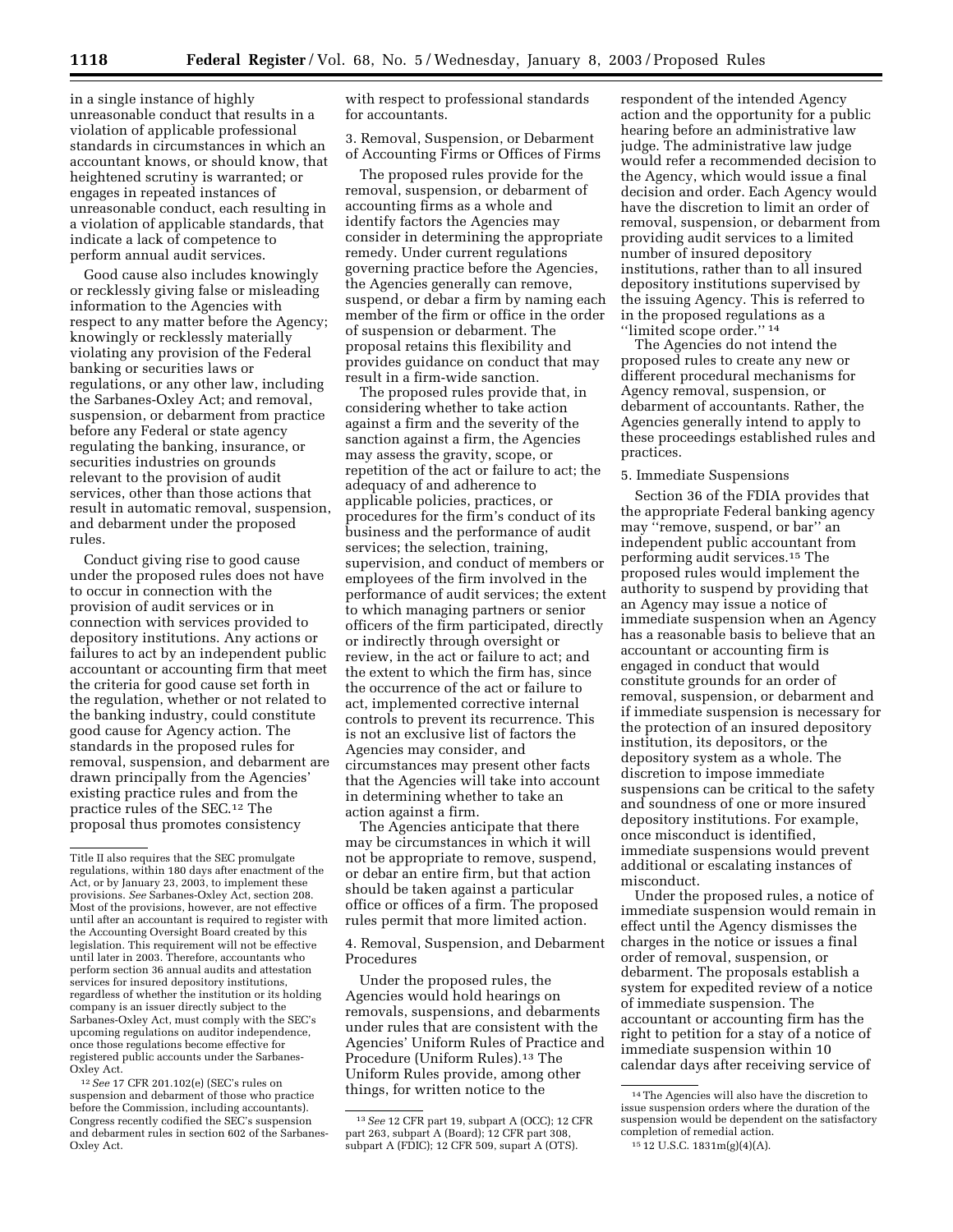the notice. A presiding officer appointed by the Agency would hold a hearing on the stay petition not more than 30 days after receipt of the petition. The presiding officer would be required to issue a decision within 30 days of the hearing. The presiding officer could grant a stay of an immediate suspension upon a demonstration that a substantial likelihood exists of the accountant's or firm's success on the issues raised by the notice and that, absent such relief, the accountant or firm would suffer immediate and irreparable injury, loss, or damage. Any party may appeal the presiding officer's decision to the Agency.

The Agencies modeled the procedures set out in the proposed rules for imposing an immediate suspension of an accountant or accounting firm pending completion of a formal removal, suspension, or debarment administrative hearing after the procedures that apply to other types of temporary suspensions by regulatory agencies. In particular, the proposed immediate suspension procedures are substantially the same as those in section 8(g) of the FDIA governing the suspension by a Federal banking agency of an institution-affiliated party who has been charged with a felony.16 The courts have upheld the procedures established in section 8(g) as meeting constitutional due process requirements.17 Nevertheless, the Agencies invite comment on whether additional procedures should be provided to ensure that parties have adequate due process protections when they are suspended prior to a hearing on the charges made by an Agency.

6. Automatic Removal, Suspension, and Debarment

Under the proposed rules, an accountant or accounting firm that is subject to a final order of removal, suspension, or debarment issued by one Agency would be automatically precluded from performing audit services for insured depository institutions regulated by the other Agencies. In addition, automatic removal, suspension, or debarment would result from a final order of suspension or denial of the privilege of appearing or practicing before the Securities and Exchange Commission, a currently effective disciplinary sanction by the Accounting Oversight Board under sections  $105(c)(4)(A)$  or  $(B)$  of the Sarbanes-Oxley Act,<sup>18</sup> or a suspension

17*See FDIC* v. *Mallen,* 486 U.S. 230 (1988). 18Section 105(c)(4)(A) of the Sarbanes-Oxley Act allows the Accounting Oversight Board to revoke

or debarment from practice for cause by a state, possession, commonwealth, or District of Columbia licensing authority.

Each Agency would have the discretion to waive the automatic suspension on a case-by-case basis with respect to an institution it supervises by issuing written permission to the accountant or accounting firm. The Agencies intend that neither a limited scope order nor a notice of immediate suspension would bar an accountant or accounting firm from performing audit services for insured depository institutions outside the scope of that order or notice.

# 7. Notice

The proposed rules would require the Agencies to make public any final order of removal, suspension, or debarment against an accountant or accounting firm and notify the other Agencies of such orders. This is consistent with the presumption in favor of public notice for enforcement actions in the FDIA.19

The rules also contain notification provisions for accountants and firms. The proposal would require that an accountant or accounting firm that performs section 36 audit services for any insured depository institution provide the Agencies with written notice of any currently effective disciplinary sanction against the accountant or firm issued by the Accounting Oversight Board under sections  $105(c)(4)(A)$  or  $(B)$  of the Sarbanes-Oxley Act, relating to revocation of registration and association with a public accounting firm or issuer; any current suspension or denial of the privilege of appearing or practicing before the SEC; or any suspensions or debarments for cause from practice as an accountant by any duly constituted licensing authority of any state, possession, commonwealth, or the District of Columbia. Written notice is also required respecting any removal, suspension, or debarment from practice before any Federal or state agency regulating the banking, insurance, or securities industries on grounds relevant to the provision of audit services; and any action by the Accounting Oversight Board under sections  $105(c)(4)(C)$  or  $(G)$  of the Sarbanes-Oxley Act, relating to limitations on the activities of accountants and accounting firms and any other appropriate sanction provided

in the rules of the Accounting Oversight Board. Written notice must be given no later than 15 calendar days following the effective date of an order or action, or 15 calendar days before an accountant or accounting firm accepts an engagement to provide audit services, whichever date is earlier.

# 8. Reinstatement

The Agencies would have the discretion to grant an accountant's or accounting firm's request for reinstatement. Under the proposals, a removed, suspended, or debarred individual or firm would be able to request reinstatement by the Agency that issued the order. The individual or firm would be able to request reinstatement at any time more than one year after the effective date of the order and, thereafter, at any time more than one year after the most recent request for reinstatement.

# *B. Conforming and Technical Changes to the Rules of the Agencies*

#### 1. OCC

The OCC proposes to add ''recklessness'' to its description of ''disreputable conduct'' that may lead to removal, suspension, or debarment of parties or their representatives who practice or appear before the OCC.20 This change would conform the OCC's general rules of practice with the standards in the proposal for removal, suspension, or debarment of accountants from performance of section 36-required audit services, which in turn reflects the addition of the recklessness standard to the SEC's rules of practice by the Sarbanes-Oxley Act. The purpose of adding the recklessness standard is to clarify that conduct more culpable than incompetence, but less culpable than willful or knowing action, may form the basis for a suspension or debarment.

The OCC also proposes to broaden the scope of ''disreputable conduct'' to allow the OCC to consider suspensions or debarments of accountants—for any reason—by the other Agencies, the SEC, the Commodity Futures Trading Commission, or any other Federal agency. This change would remove the requirement in the current section 19.196(g) that suspensions by other agencies concern ''matters relating to the supervisory responsibilities of the OCC.'' This change takes into account the possibility that a suspension of an accountant by another agency, relating to the professional conduct of an accountant, could be grounds for

<sup>16</sup> *Id.* 1818(g).

the registration of an accounting firm for violation of the Act or other laws or regulations cited. Section 105(c)(4)(B) gives the Accounting Oversight Board authority to suspend or bar a person from further association with any registered public accounting firm.

<sup>19</sup> 12 U.S.C. 1818(u)(1).

<sup>20</sup>*See* 12 CFR 19.196 (describing disreputable conduct).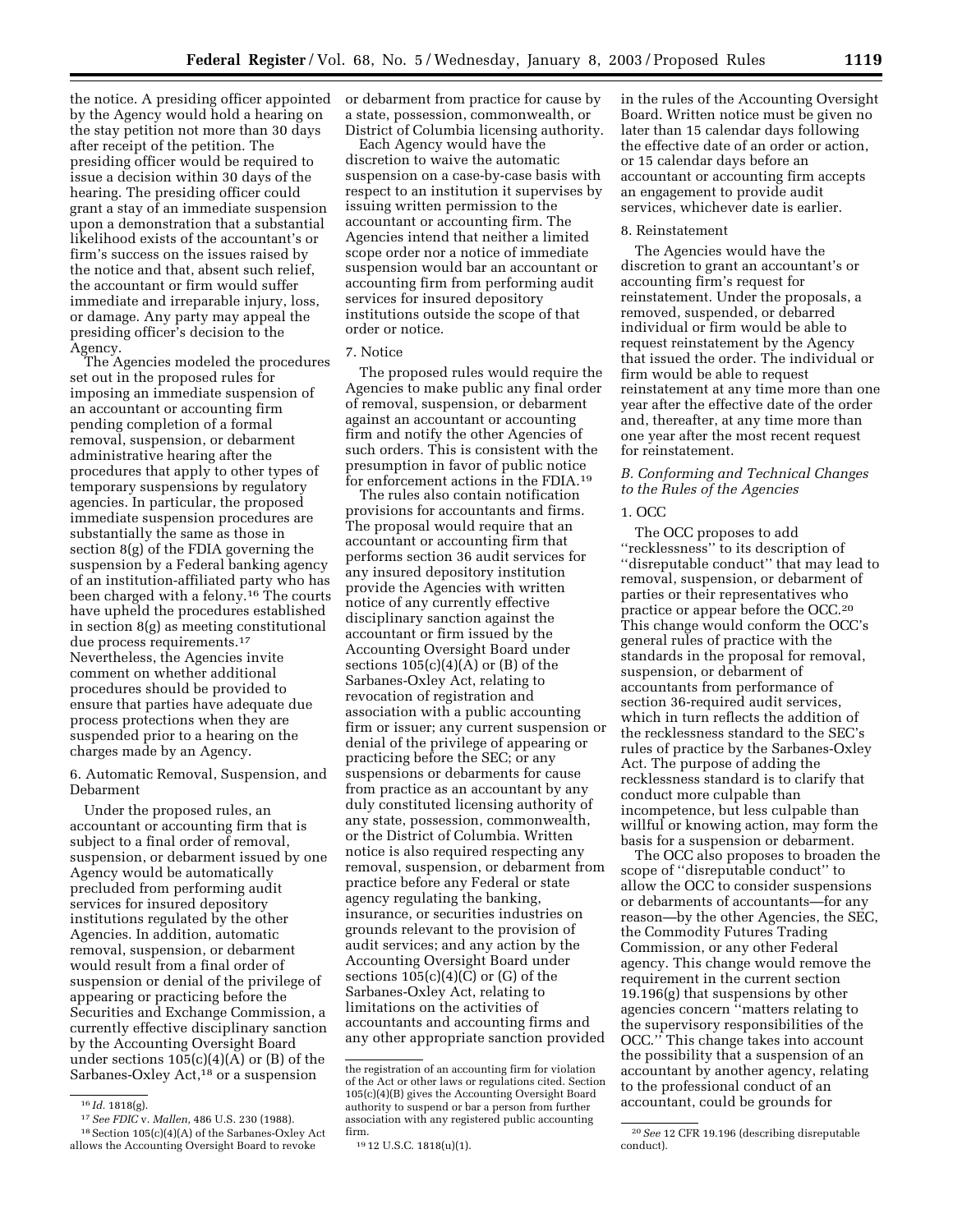removal, suspension, or debarment by the OCC, even if the suspension by the other agency did not relate to a banking matter.

Unlike the other amendments in the proposal, which would address an accountant's or firm's ability to perform section 36-required audits, this part of the proposal concerns who may practice before the OCC in other capacities, such as in adjudications, or through preparation of documents for submission to the OCC.

The OCC would also revise a number of sections within part 19 to make conforming and technical changes to implement section 36 of the FDIA and bring procedural aspects of part 19 up to date.

## 2. Board

The Board proposes to amend its Rules of Practice Before the Board (12 CFR part 263, subpart F) to expand the type of conduct for which an individual may be censured, debarred, or suspended from practice before the Agency. In particular, the Board proposes to revise the description of the conduct that would warrant sanctions to include reckless violations, or reckless aiding and abetting violations, of specified laws and the reckless provision of false or misleading information, or reckless participation in the provision of false or misleading information, to the Board. The regulation currently provides for sanctions only for willful misconduct. The purpose of this proposed amendment is to clarify that conduct more culpable than incompetence, but less culpable than willful or knowing action, may form the basis for a suspension or debarment from practice before the Agency. This change also reflects the modification made to the SEC's rules of practice by the Sarbanes-Oxley Act.

# 3. FDIC

The FDIC proposes to make a clarifying and conforming amendment to 12 CFR 308.109, which deals with the suspension and disbarment of the right of any counsel to appear or practice before the FDIC, to specify that an application for reinstatement must comply with the general filing procedures established by part 303. The amendment would add a new sentence before the current last sentence of section 308.109(b)(3) to read as follows: ''The application shall comply with the requirements of 12 CFR 303.3.''

# *C. Comment Solicitation*

The Agencies ask for comment on all aspects of the proposed rules. Section

722 of the Gramm-Leach-Bliley Act, Pub. L. 106–102, sec. 722, 113 Stat. 1338, 1471 (Nov. 12. 1999), requires the Federal banking agencies to use plain language in all proposed and final rules published after January 1, 2000. We invite your comments on how to make this proposal easier to understand. For example:

• Have we organized the material to suit your needs? If not, how could this material be better organized?

• Are the requirements in the proposed regulation clearly stated? If not, how could the regulation be more clearly stated?

• Does the proposed regulation contain language or jargon that is not clear? If so, which language requires clarification?

• Would a different format (grouping and order of sections, use of headings, paragraphing) make the regulation easier to understand? If so, what changes to the format would make the regulation easier to understand?

• What else could we do to make the regulation easier to understand?

# *D. Community Bank Comment Request*

The Agencies invite comment on the impact of this proposal on community banks. The Agencies recognize that community banks operate with more limited resources than larger institutions and may present a different risk profile. Thus, we specifically request comments on the impact of this proposal on community banks' current resources and available personnel with the requisite expertise, and whether the goals of the proposed regulation could be achieved, for community banks, through an alternative approach.

#### *E. Regulatory Flexibility Act*

*OCC:* Under section 605(b) of the Regulatory Flexibility Act, 5 U.S.C. 601 *et seq.* (RFA), the appropriate Federal banking agencies must either provide an Initial Regulatory Flexibility Analysis (IRFA) with a proposed rule or certify that the rule would not have a significant economic impact on a substantial number of small entities. For purposes of this Regulatory Flexibility Analysis and proposed regulation, the OCC defines ''small entities'' to be those national banks with less than \$150 million in total assets. For other entities that could be affected by this rule, such as accountants and accounting firms, a small entity is defined as an accounting office with \$7 million or less in annual receipts.

We have reviewed the impact this proposed rule will have on small banks. Based on that review, we certify that the proposed rule will not have a significant

economic impact on a substantial number of small entities. The basis for the certification is that the requirement for audits does not apply to national banks with less than \$500 million in total assets. In addition, only a limited number of small accounting firms provide section 36 audit services to national banks. For these reasons, the OCC does not anticipate that the proposal will affect a substantial number of small entities.

*Board:* Pursuant to section 605(b) of the Regulatory Flexibility Act (5 U.S.C. 605(b)), the Board certifies that the suspension and debarment amendments proposed in this rulemaking will not have a significant adverse economic impact on a substantial number of small entities. For purposes of this Regulatory Flexibility Analysis, the Board defines ''small entity'' as (1) any insured state member bank with less than \$150 million in total assets, or (2) any bank holding company with a subsidiary insured state member bank with less than \$150 million in total assets. For other entities that could be affected by this rule, such as accountants and accounting firms, a small entity is defined as an accounting office with \$7 million or less in annual receipts. The basis for the Board's certification is that the rule will not apply to state member banks that have less than \$500 million in total assets. In addition, only a limited number of small accounting firms provide section 36 audit services to institutions that are regulated by the Federal Reserve.

*FDIC:* The rule proposes and requests comment on amendments to the FDIC's rules of practice (12 CFR part 308). These amendments would add rules of practice and standards of conduct with regard to accountants and accounting firms engaged by State nonmember banks. The FDIC hereby certifies, pursuant to section 605(b) of the RFA, 5 U.S.C. 605(b), that the proposed suspension and debarment amendments will not, if promulgated through a final rule, have a significant economic impact on a substantial number of small entities. The basis for the certification is that the rule will not apply to insured depository institutions that have less than \$150 million in total assets. Furthermore, only a limited number of small accounting firms provide section 36 audit services to insured depository institutions for which the FDIC is the appropriate Federal banking agency.

*OTS:* Under the RFA, OTS must either provide an IRFA with this proposed rule, or certify that the rule would not have a significant economic impact on a substantial number of small entities. For purposes of this RFA analysis and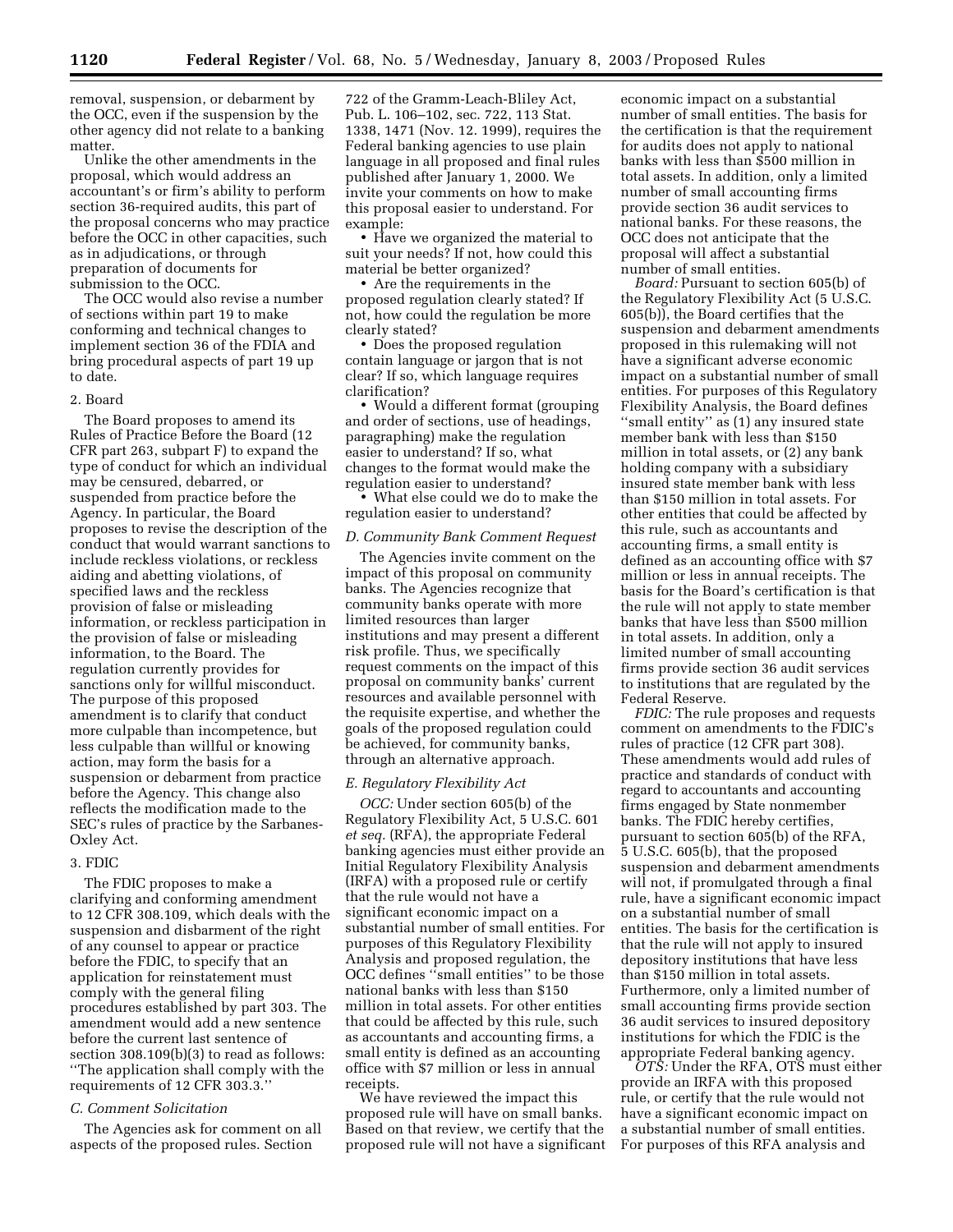proposed regulation, the OTS defines ''small banks'' to be those savings associations with less than \$150 million in total assets.

Pursuant to section 605(b) of the RFA, OTS certifies that this proposed rule would not have a significant economic impact on a substantial number of small entities. The basis of this certification is that this rule does not apply to savings associations with less than \$500 million in assets.

# *F. Executive Order 12866*

The OCC and OTS have determined that this proposal is not a significant regulatory action under Executive Order 12866.

# *G. Unfunded Mandates Reform Act of 1995*

Section 202 of the Unfunded Mandates Reform Act of 1995, Pub. L. 104–4 (2 U.S.C. 1532) (Unfunded Mandates Act), requires that an agency prepare a budgetary impact statement before promulgating any rule likely to result in a Federal mandate that may result in the expenditure by state, local, and tribal governments, in the aggregate, or by the private sector of \$100 million or more in any one year. If a budgetary impact statement is required, section 205 of the Unfunded Mandates Act also requires an agency to identify and consider a reasonable number of regulatory alternatives before promulgating a rule. The OCC and OTS have determined that the proposed rule will not result in expenditures by state, local, and tribal governments, or by the private sector, of \$100 million or more in any one year. Accordingly, this rulemaking requires no further analysis under the Unfunded Mandates Act.

# **H. Paperwork Reduction Act**

The Agencies have determined that this proposed rule does not involve a collection of information pursuant to the provisions of the Paperwork Reduction Act of 1995 (44 U.S.C. 3501, *et seq.*).

# **List of Subjects**

# *12 CFR Part 19*

Administrative practice and procedure, Crime, Equal access to justice, Investigations, National banks, Penalties, Securities.

# *12 CFR Part 263*

Administrative practice and procedure, Claims, Crime, Equal access to justice, Federal Reserve System, Lawyers, Penalties.

## *12 CFR Part 308*

Administrative practice and procedure, Bank deposit insurance, Banks, banking, Claims, Crime, Equal access to justice, investigations, Lawyers, Penalties, State nonmember banks.

#### *12 CFR Part 513*

Accountants, Administrative practice and procedure, Lawyers.

# **Deparment of the Treasury**

# **Office of the Comptroller of the Currency**

# **12 CFR Chapter I**

# **Authority and Issuance**

For reasons set out in the joint preamble, the OCC proposes to amend part 19 of chapter I of title 12 of the Code of Federal Regulations to read as follows:

# **PART 19—RULES OF PRACTICE AND PROCEDURE**

1. The authority citation for part 19 is amended to read as follows:

**Authority:** 5 U.S.C. 504, 554–557; 12 U.S.C. 93(b), 93a, 164, 505, 1817, 1818, 1820, 1831m, 1831o, 1972, 3102, 3108(a), 3909 and 4717; 15 U.S.C. 78(h) and (i), 78o–4(c), 78o– 5, 78q–1, 78s, 78u, 78u–2, 78u–3, and 78w; 28 U.S.C. 2461 note; 31 U.S.C. 330, 5321; and 42 U.S.C. 4012a.

2. Section 19.100 of subpart B is revised to read as follows:

#### **§ 19.100 Filing documents.**

All materials required to be filed with or referred to the Comptroller or the administrative law judge in any proceeding under this part must be filed with the Hearing Clerk, Office of the Comptroller of the Currency, 250 E Street, SW, Washington, DC 20219. Filings to be made with the Hearing Clerk include the notice and answer; motions and responses to motions; briefs; the record filed by the administrative law judge after the issuance of a recommended decision; the recommended decision filed by the administrative law judge following a motion for summary disposition (except that in removal and prohibition cases instituted pursuant to 12 U.S.C. 1818, the administrative law judge will file the record and the recommended decision with the Board of Governors of the Federal Reserve System); referrals by the administrative law judge of motions for interlocutory review; exceptions and requests for oral argument; and any other papers required to be filed with the Comptroller or the administrative law judge under this part.

3. In § 19.111 of subpart C, the section heading and the fourth and fifth sentences are revised to read as follows:

## **§ 19.111 Suspension, removal, or prohibition.**

\* \* \* The written request must be sent by certified mail to, or served personally with a signed receipt on, the District Deputy Comptroller in the OCC district in which the bank, accountant, or accounting firm in question is located, or, if the bank is supervised by the Large Bank Supervision Department, to the appropriate Deputy Comptroller for Large Bank Supervision for the Office of the Comptroller of the Currency, or if the bank is supervised by the Mid-Size/Community Banks Department, to the Deputy Comptroller for Mid-Size/Community Banks for Office of the Comptroller of the Currency, Washington, DC 20219. The request must state specifically the relief desired and the grounds on which that relief is based.

4. In § 19.196 of subpart K, the introductory text and paragraphs (a), (b), and (g) are revised to read as follows:

#### **§ 19.196 Disreputable conduct.**

Disreputable conduct for which an individual may be censured, debarred, or suspended from practice before the OCC includes:

(a) Willfully or recklessly violating or willfully or recklessly aiding and abetting the violation of any provision of the Federal banking or applicable securities laws or the rules and regulations thereunder or conviction of any offense involving dishonesty or breach of trust;

(b) Knowingly or recklessly giving false or misleading information, or participating in any way in the giving of false information to the OCC or any officer or employee thereof, or to any tribunal authorized to pass upon matters administered by the OCC in connection with any matter pending or likely to be pending before it. The term ''information'' includes facts or other statements contained in testimony, financial statements, applications for enrollment, affidavits, declarations, or any other document or written or oral statement;

\* \* \* \* \*

(g) Suspension, debarment or removal from practice before the Board of Governors, the FDIC, the OTS, the Securities and Exchange Commission, the Commodity Futures Trading Commission, or any other Federal or state agency; and

\* \* \* \* \* 5. A new subpart P is added to read

as follows: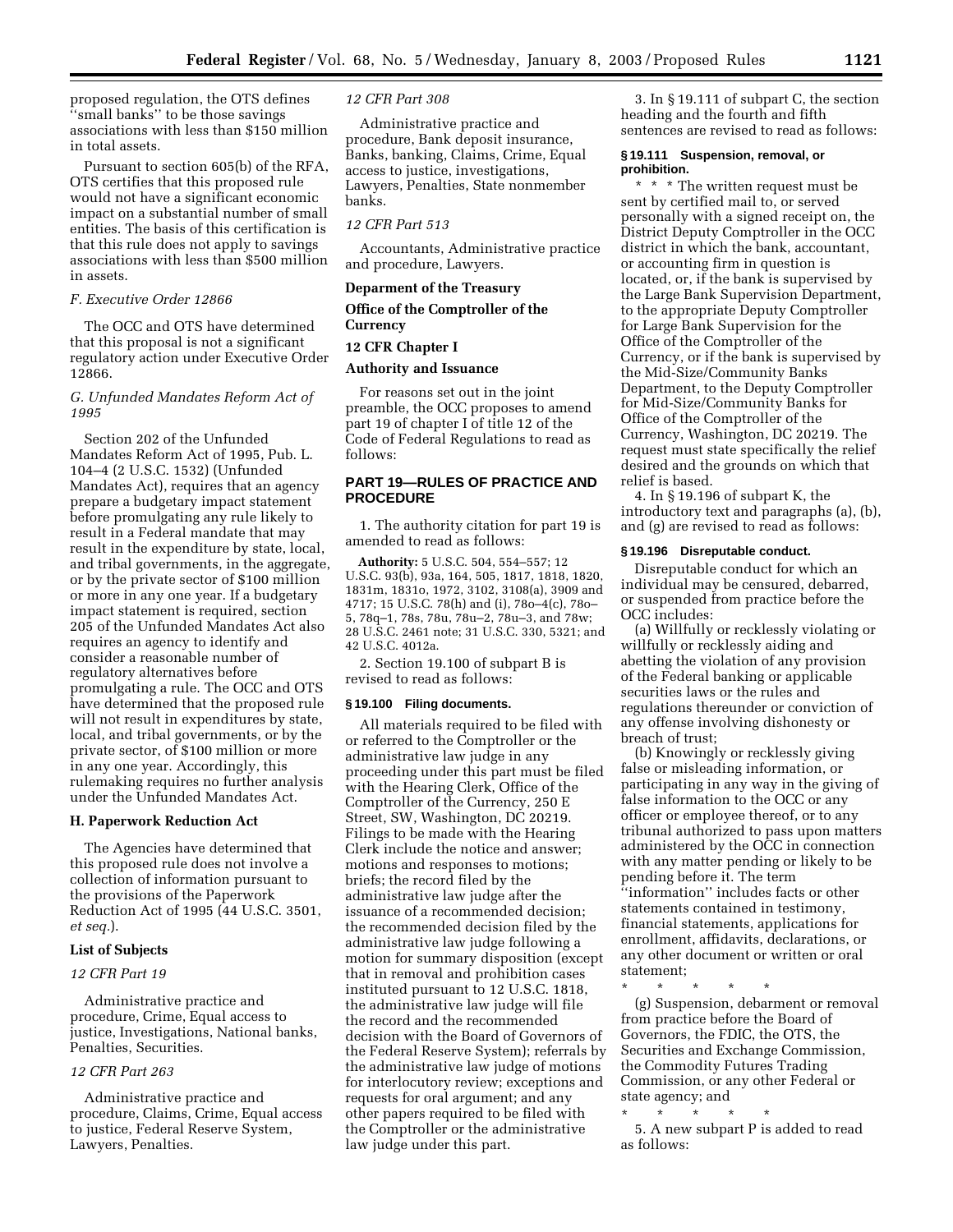#### **Subpart P—Removal, Suspension, and Debarment of Accountants From Performing Audit Services**

Sec.

- 19.241 Scope.
- 19.242 Definitions.
- 
- 19.243 Removal, suspension, or debarment. 19.244 Automatic removal, suspension, or
- debarment. 19.245 Notice of removal, suspension, or debarment.
- 19.246 Petition for reinstatement.

# **Subpart P—Removal, Suspension, and Debarment of Accountants From Performing Audit Services**

## **§ 19.241 Scope.**

This subpart, which implements section 36(g)(4) of the Federal Deposit Insurance Act (FDIA) (12 U.S.C.  $1831m(g)(4)$ , provides rules and procedures for the removal, suspension, or debarment of independent public accountants and their accounting firms from performing independent audit and attestation services required by section 36 of the FDIA (12 U.S.C. 1831m) for insured national banks, District of Columbia banks, and Federal branches and agencies of foreign banks.

# **§ 19.242 Definitions.**

As used in this subpart, the following terms shall have the meaning given below unless the context requires otherwise:

(a) *Accounting firm* means a corporation, proprietorship, partnership, or other business firm providing audit services.

(b) *Audit services* means any service required to be performed by an independent public accountant by section 36 of the FDIA and 12 CFR part 363, including attestation services.

(c) *Independent public accountant (accountant)* means any individual who performs or participates in providing audit services.

# **§ 19.243 Removal, suspension, or debarment.**

(a) *Good cause for removal, suspension, or debarment*—(1) *Individuals.* The Comptroller may remove, suspend, or debar an independent public accountant from performing audit services for insured national banks that are subject to section 36 of the FDIA if, after service of a notice of intention and opportunity for hearing in the matter, the Comptroller finds that the accountant:

(i) Lacks the requisite qualifications to perform audit services;

(ii) Has knowingly or recklessly engaged in conduct that results in a violation of applicable professional standards, including those standards and conflicts of interest provisions applicable to accountants through the Sarbanes-Oxley Act of 2002, Pub. L. 107–204, 116 Stat. 745 (2002) (Sarbanes-Oxley Act), and developed by the Public Company Accounting Oversight Board and the Securities and Exchange Commission;

(iii) Has engaged in negligent conduct in the form of:

(A) A single instance of highly unreasonable conduct that results in a violation of applicable professional standards in circumstances in which an accountant knows, or should know, that heightened scrutiny is warranted; or

(B) Repeated instances of unreasonable conduct, each resulting in a violation of applicable professional standards, that indicate a lack of competence to perform audit services;

(iv) Has knowingly or recklessly given false or misleading information, or knowingly or recklessly participated in any way in the giving of false or misleading information, to the OCC or any officer or employee of the OCC;

(v) Has engaged in, or aided and abetted, a material and knowing or reckless violation of any provision of the Federal banking or securities laws or the rules and regulations thereunder, or any other law;

(vi) Has been removed, suspended, or debarred from practice before any Federal or state agency regulating the banking, insurance, or securities industries, other than by an action listed in § 19.244, on grounds relevant to the provision of audit services.

(2) *Accounting firms.* If the Comptroller determines that there is good cause for the removal, suspension, or debarment of a member or employee of an accounting firm under paragraph (a)(1) of this section, the Comptroller also may remove, suspend, or debar such firm or one or more offices of such firm. In considering whether to remove, suspend, or debar a firm or an office thereof, and the term of any sanction against a firm under this section, the Comptroller may consider, for example:

(i) The gravity, scope, or repetition of the act or failure to act that constitutes good cause for the removal, suspension, or debarment;

(ii) The adequacy of, and adherence to, applicable policies, practices, or procedures for the accounting firm's conduct of its business and the performance of audit services;

(iii) The selection, training, supervision, and conduct of members or employees of the accounting firm involved in the performance of audit services;

(iv) The extent to which managing partners or senior officers of the

accounting firm have participated, directly, or indirectly through oversight or review, in the act or failure to act; and

(v) The extent to which the accounting firm has, since the occurrence of the act or failure to act, implemented corrective internal controls to prevent its recurrence.

(3) *Limited scope orders.* An order of removal, suspension (including an immediate suspension), or debarment may, at the discretion of the Comptroller, be made applicable to a particular national bank or class of national banks.

(4) *Remedies not exclusive.* The remedies provided in this subpart are in addition to any other remedies the OCC may have under any other applicable provisions of law, rule, or regulation.

(b) *Proceedings to remove, suspend, or debar*—(1) *Initiation of formal removal, suspension, or debarment proceedings.* The Comptroller may initiate a proceeding to remove, suspend, or debar an accountant or accounting firm from performing audit services by issuing a written notice of intention to take such action that names the individual or firm as a respondent and describes the nature of the conduct that constitutes good cause for such action.

(2) *Hearings under paragraph (b) of this section.* An accountant or firm named as a respondent in the notice issued under paragraph (b)(1) of this section may request a hearing on the allegations in the notice. Hearings conducted under this paragraph shall be conducted in the same manner as other hearings under the Uniform Rules of Practice and Procedure (12 CFR part 19, subpart A.)

(c) *Immediate suspension from performing audit services*—(1) *In general.* If the Comptroller serves a written notice of intention to remove, suspend, or debar an accountant or accounting firm from performing audit services, the Comptroller may, with due regard for the public interest and without a preliminary hearing, immediately suspend such accountant or firm from performing audit services for insured national banks, if the Comptroller:

(i) Has a reasonable basis to believe that the accountant or firm has engaged in conduct (specified in the notice served on the accountant or firm under paragraph (b) of this section) that would constitute grounds for removal, suspension, or debarment under paragraph (a) of this section;

(ii) Determines that immediate suspension is necessary for the protection of an insured depository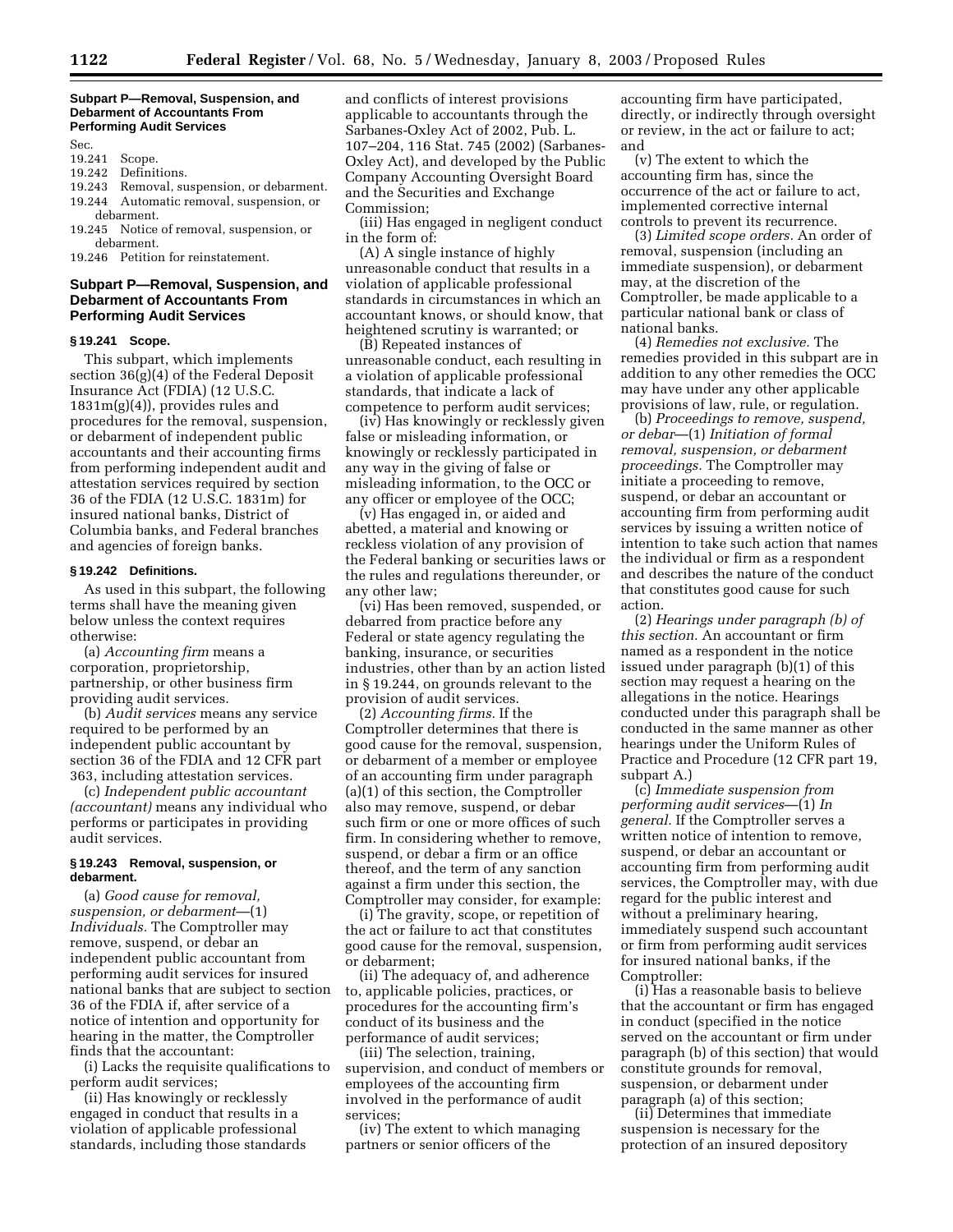institution or its depositors or for the protection of the depository system as a whole; and

(iii) Serves such respondent with written notice of the immediate suspension.

(2) *Procedures.* An immediate suspension notice issued under this paragraph will become effective upon service. Such suspension will remain in effect until the date the Comptroller dismisses the charges contained in the notice of intention, or the effective date of a final order of removal, suspension, or debarment issued by the Comptroller to the respondent.

(3) *Petition for stay.* Any accountant or firm immediately suspended from performing audit services in accordance with paragraph (c)(1) of this section may, within 10 calendar days after service of the notice of immediate suspension, file with the Office of the Comptroller of the Currency, Washington, DC 20219 for a stay of such immediate suspension. If no petition is filed within 10 calendar days, the immediate suspension shall remain in effect.

(4) *Hearing on petition.* Upon receipt of a stay petition, the Comptroller will designate a presiding officer who shall fix a place and time (not more than 30 calendar days after receipt of the petition, unless extended at the request of petitioner) at which the immediately suspended party may appear, personally or through counsel, to submit written materials and oral argument. In the sole discretion of the presiding officer, upon a specific showing of compelling need, oral testimony of witnesses may also be presented. In hearings held pursuant to this paragraph there shall be no discovery and the provisions of §§ 19.6 through 19.12, 19.16, and 19.21 of this part shall apply.

(5) *Decision on petition.* Within 30 calendar days after the hearing, the presiding officer shall issue a decision. The presiding officer will grant a stay upon a demonstration that a substantial likelihood exists of the respondent's success on the issues raised by the notice of intention and that, absent such relief, the respondent will suffer immediate and irreparable injury, loss, or damage. In the absence of such a demonstration, the presiding officer will notify the parties that the immediate suspension will be continued pending the completion of the administrative proceedings pursuant to the notice.

(6) *Review of presiding officer's decision.* The parties may seek review of the presiding officer's decision by filing a petition for review with the presiding officer within 10 calendar days after

service of the decision. Replies must be filed within 10 calendar days after the petition filing date. Upon receipt of a petition for review and any reply, the presiding officer shall promptly certify the entire record to the Comptroller. Within 60 calendar days of the presiding officer's certification, the Comptroller shall issue an order notifying the affected party whether or not the immediate suspension should be continued or reinstated. The order shall state the basis of the Comptroller's decision.

# **§ 19.244 Automatic removal, suspension, and debarment.**

(a) An independent public accountant or accounting firm may not perform audit services for insured national banks if the accountant or firm:

(1) Is subject to a final order of removal, suspension, or debarment (other than a limited scope order) issued by the Board of Governors of the Federal Reserve System, the Federal Deposit Insurance Corporation, or the Office of Thrift Supervision under section 36 of the FDIA.

(2) Is subject to a temporary suspension or permanent revocation of registration or a temporary or permanent suspension or bar from further association with any registered public accounting firm issued by the Public Company Accounting Oversight Board under sections  $105(c)(4)(A)$  or  $(B)$  of the Sarbanes-Oxley Act (15 U.S.C. 7215(c)(4)(A) or (B));

(3) Is subject to an order of suspension or denial of the privilege of appearing or practicing before the Securities and Exchange Commission; or

(4) Is suspended or debarred for cause from practice as an accountant by any duly constituted licensing authority of any state, possession, commonwealth, or the District of Columbia.

(b) Upon written request, the Comptroller, for good cause shown, may grant written permission to such accountant or firm to perform audit services for national banks. The request shall contain a concise statement of the action requested. The Comptroller may require the applicant to submit additional information.

# **§ 19.245 Notice of removal, suspension or debarment.**

(a) *Notice to the public.* Upon the issuance of a final order for removal, suspension, or debarment of an independent public accountant or accounting firm from providing audit services, the Comptroller shall make the order publicly available and provide

notice of the order to the other Federal banking agencies.

(b) *Notice to the Comptroller by accountants and firms.* An accountant or accounting firm that provides audit services to a national bank must provide the Comptroller with written notice of:

(1) Any currently effective order or other action described in § 19.243(a)(1)(vi) or §§ 19.244(a)(2) through (a)(4); or

(2) Any currently effective action by the Public Company Accounting Oversight Board under sections 105(c)(4)(C) or (G) of the Sarbanes-Oxley Act) (15 U.S.C. 7215(c)(4)(C) or (G)).

(c) *Timing of notice.* Written notice required by this paragraph shall be given no later than 15 calendar days following the effective date of an order or action, or 15 calendar days before an accountant or firm accepts an engagement to provide audit services, whichever date is earlier.

# **§ 19.246 Petition for reinstatement.**

(a) *Form of petition.* Unless otherwise ordered by the Comptroller, a petition for reinstatement by an independent public accountant or accounting firm removed, suspended, or debarred under § 19.243 may be made in writing at any time one year after the effective date of the order of removal, suspension, or debarment and, thereafter, at any time more than one year after the accountant's or firm's most recent petition for reinstatement. The request shall contain a concise statement of the action requested. The Comptroller may require the applicant to submit additional information.

(b) *Procedure.* A petitioner for reinstatement under this section may, in the sole discretion of the Comptroller, be afforded a hearing. The accountant or firm shall bear the burden of going forward with a petition and proving the grounds asserted in support of the petition. In reinstatement proceedings, the person seeking reinstatement shall bear the burden of going forward with an application and proving the grounds asserted in support of the application. The Comptroller may, in his sole discretion, direct that any reinstatement proceeding be limited to written submissions. The removal, suspension, or debarment shall continue until the Comptroller, for good cause shown, has reinstated the petitioner or until the suspension period has expired. The filing of a petition for reinstatement shall not stay the effectiveness of the removal, suspension, or debarment of an accountant or firm.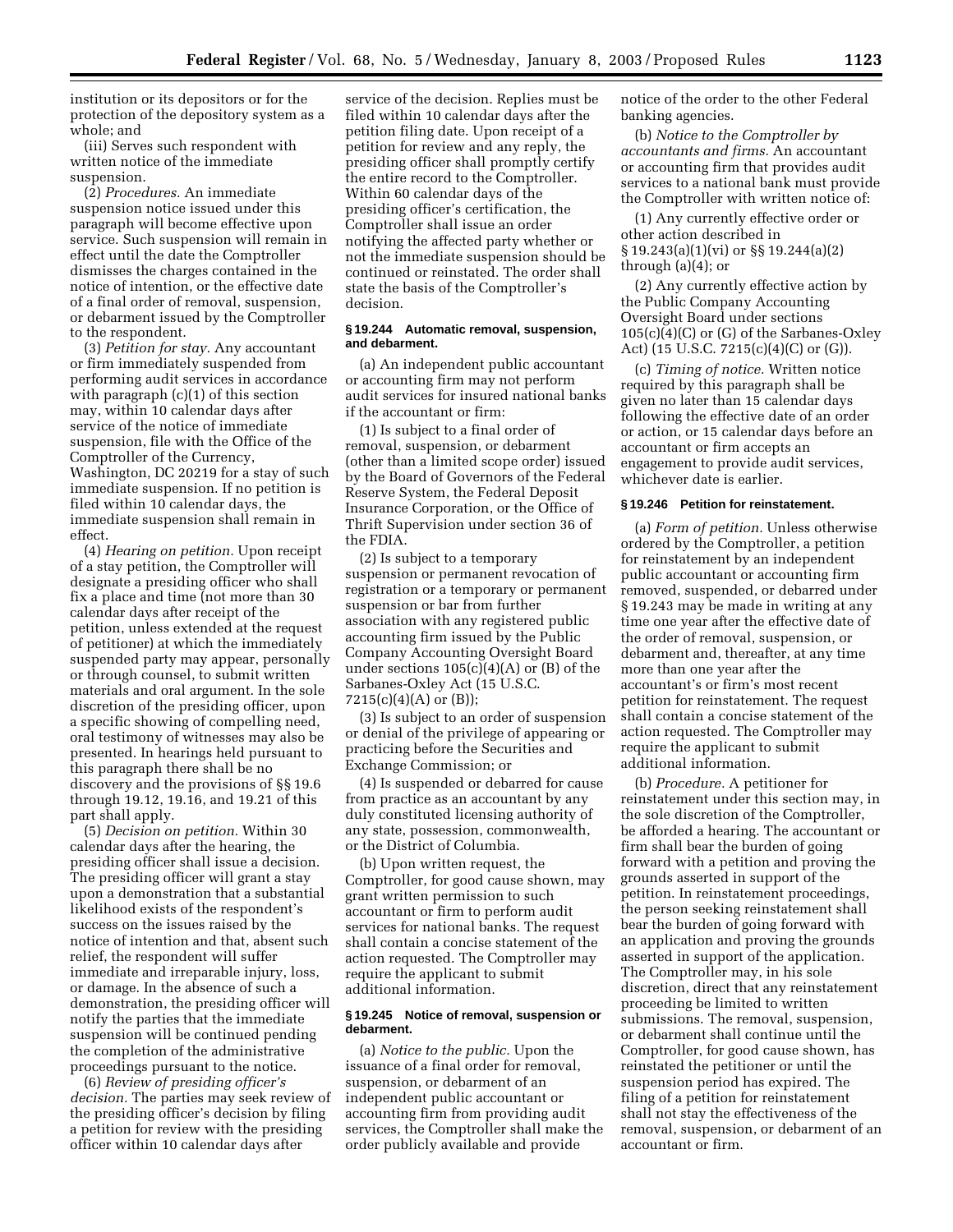Dated: November 27, 2002. **John D. Hawke, Jr.,**  *Comptroller of the Currency.*

#### **Federal Reserve System**

**12 CFR Chapter II** 

# **Authority and Issuance**

For the reasons set out in the joint preamble, the Board proposes to amend part 263, chapter II, title 12 of the Code of Federal Regulations as follows:

# **PART 263—RULES OF PRACTICE FOR HEARINGS**

1. The authority citation for part 263 is revised to read as follows:

**Authority:** 5 U.S.C. 504; 12 U.S.C. 248, 324, 504, 506, 1817(j), 1818, 1828(c), 1831m, 1831o, 1831p–1, 1847(b), 1847(d), 1884(b), 1972(2)(F), 3105, 3107, 3108, 3907, 3909; 15 U.S.C. 21, 78o–4, 78o–5, 78u–2, 6801, 6805; and 28 U.S.C. 2461 note.

2. In § 263.94, paragraphs (a) and (b) are revised to read as follows:

# **§ 263.94 Conduct warranting sanctions.** \* \* \* \* \*

(a) Willfully or recklessly violating or willfully or recklessly aiding and abetting the violation of any provision of the Federal banking or applicable securities laws or the rules and regulations thereunder or conviction of any offense involving dishonesty or breach of trust;

(b) Knowingly or recklessly giving false or misleading information, or participating in any way in the giving of false information to the Board or to any Board officer or employee, or to any tribunal authorized to pass upon matters administered by the Board in connection with any matter pending or likely to be pending before it. The term ''information'' includes facts or other statements contained in testimony, financial statements, applications, affidavits, declarations, or any other document or written or oral statement;

\* \* \* \* \* 3. A new subpart J is added as

follows:

# **Subpart J—Removal, Suspension, and Debarment of Accountants From Performing Audit Services**

Sec.

- 263.400 Scope.
- 263.401 Definitions.
- 263.402 Removal, suspension, or debarment.
- 263.403 Automatic removal, suspension, and debarment
- 263.404 Notice of removal, suspension, or debarment.
- 263.405 Petition for reinstatement.

# **Subpart J—Removal, Suspension, and Debarment of Accountants From Performing Audit Services**

#### **§ 263.400 Scope.**

This subpart, which implements section 36(g)(4) of the Federal Deposit Insurance Act (FDIA) (12 U.S.C. 1831m(g)(4)), provides rules and procedures for the removal, suspension, or debarment of independent public accountants and their accounting firms from performing independent audit and attestation services for insured state member banks and for bank holding companies required by section 36 of the FDIA (12 U.S.C. 1831m).

#### **§ 263.401 Definitions.**

As used in this subpart, the following terms shall have the meaning given below unless the context requires otherwise:

(a) *Accounting firm* means a corporation, proprietorship, partnership, or other business firm providing audit services.

(b) *Audit services* means any service required to be performed by an independent public accountant by section 36 of the FDIA and 12 CFR part 363, including attestation services. Audit services include any service performed with respect to the holding company of an insured bank that is used to satisfy requirements imposed by section 36 or part 363 on that bank.

(c) *Banking organization* means an insured state member bank or a bank holding company that obtains audit services that are used to satisfy requirements imposed by section 36 or part 363 on an insured subsidiary bank of that holding company.

(d) *Independent public accountant* (accountant) means any individual who performs or participates in providing audit services.

# **§ 263.402 Removal, suspension, or debarment.**

(a) *Good cause for removal, suspension, or debarment*—

(1) *Individuals.* The Board may remove, suspend, or debar an independent public accountant from performing audit services for banking organizations that are subject to section 36 of the FDIA, if, after notice of and opportunity for hearing in the matter, the Board finds that the accountant:

(i) Lacks the requisite qualifications to perform audit services;

(ii) Has knowingly or recklessly engaged in conduct that results in a violation of applicable professional standards, including those standards and conflict of interest provisions applicable to accountants through the Sarbanes-Oxley Act of 2002, Pub. L. No. 107–204, 116 Stat. 745 (2002) (Sarbanes-Oxley Act), and developed by the Public Company Accounting Oversight Board and the Securities and Exchange Commission;

(iii) Has engaged in negligent conduct in the form of:

(A) A single instance of highly unreasonable conduct that results in a violation of applicable professional standards in circumstances in which an accountant knows, or should know, that heightened scrutiny is warranted; or

(B) Repeated instances of unreasonable conduct, each resulting in a violation of applicable professional standards, that indicate a lack of competence to perform audit services;

(iv) Has knowingly or recklessly given false or misleading information, or knowingly or recklessly participated in any way in the giving of false or misleading information, to the Board or any officer or employee of the Board;

(v) Has engaged in, or aided and abetted, a material and knowing or reckless violation of any provision of the Federal banking or securities laws or the rules and regulations thereunder, or any other law; or

(vi) Has been removed, suspended, or debarred from practice before any Federal or state agency regulating the banking, insurance, or securities industries, other than by an action listed in § 263.403, on grounds relevant to the provision of audit services.

(2) *Accounting firms.* If the Board determines that there is good cause for the removal, suspension, or debarment of a member or employee of an accounting firm under paragraph (a)(1) of this section, the Board also may remove, suspend, or debar such firm or one or more offices of such firm. In considering whether to remove, suspend or debar a firm or an office thereof, and the term of any sanction against a firm under this section, the Board may consider, for example:

(i) The gravity, scope, or repetition of the act or failure to act that constitutes good cause for removal, suspension, or debarment;

(ii) The adequacy of, and adherence to, applicable policies, practices, or procedures for the accounting firm's conduct of its business and the performance of audit services;

(iii) The selection, training, supervision, and conduct of members or employees of the accounting firm involved in the performance of audit services;

(iv) The extent to which managing partners or senior officers of the accounting firm have participated, directly, or indirectly through oversight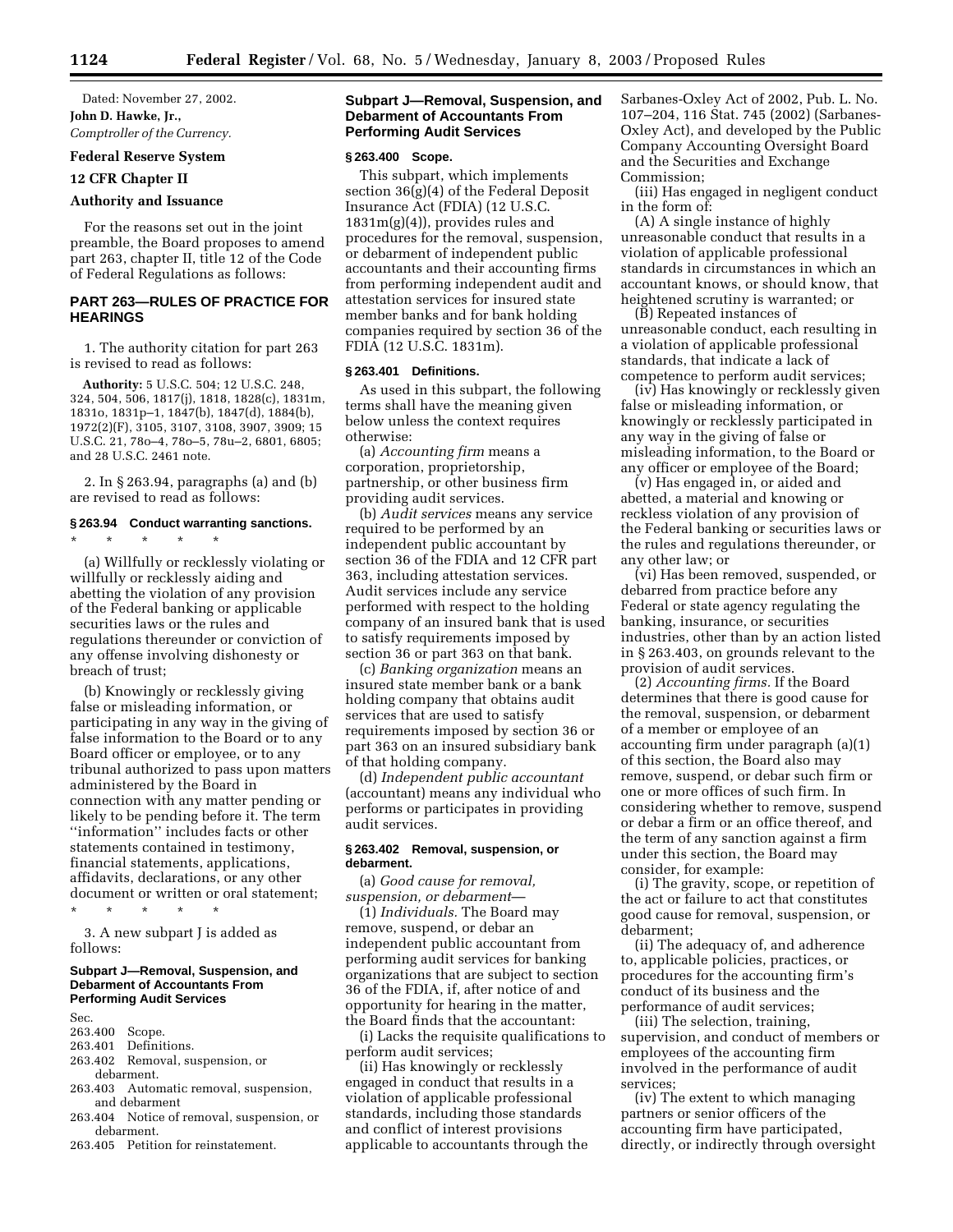or review, in the act or failure to act; and

(v) The extent to which the accounting firm has, since the occurrence of the act or failure to act, implemented corrective internal controls to prevent its recurrence.

(3) *Limited scope orders.* An order of removal, suspension (including an immediate suspension), or debarment may, at the discretion of the Board, be made applicable to a particular banking organization or class of banking organizations.

(4) *Remedies not exclusive.* The remedies provided in this subpart are in addition to any other remedies the Board may have under any other applicable provisions of law, rule, or regulation.

(b) *Proceedings to remove, suspend, or debar*—(1) *Initiation of formal removal, suspension, or debarment proceedings.* The Board may initiate a proceeding to remove, suspend, or debar an accountant or accounting firm from performing audit services by issuing a written notice of intention to take such action that names the individual or firm as a respondent and describes the nature of the conduct that constitutes good cause for such action.

(2) *Hearing under paragraph (b) of this section.* An accountant or firm named as a respondent in the notice issued under paragraph (b)(2) of this section may request a hearing on the allegations in the notice. Hearings conducted under this paragraph shall be conducted in the same manner as other hearings under the Uniform Rules of Practice and Procedure (12 CFR part 263, subpart A).

(c) *Immediate suspension from performing audit services*—(1) *In general.* If the Board serves a written notice of intention to remove, suspend, or debar an accountant or accounting firm from performing audit services, the Board may, with due regard for the public interest and without a preliminary hearing, immediately suspend such accountant or firm from performing audit services for banking organizations, if the Board:

(i) Has a reasonable basis to believe that the accountant or firm has engaged in conduct (specified in the notice served on the accountant or firm under paragraph (b) of this section) that would constitute grounds for removal, suspension, or debarment under paragraph (a) of this section;

(ii) Determines that immediate suspension is necessary for the protection of an insured depository institution or its depositors or for the protection of the depository system as a whole; and

(iii) Serves such respondent with written notice of the immediate suspension.

(2) *Procedures.* An immediate suspension notice issued under this paragraph will become effective upon service. Such suspension will remain in effect until the date the Board dismisses the charges contained in the notice of intention, or the effective date of a final order of removal, suspension, or debarment issued by the Board to the respondent.

(3) *Petition to stay.* Any accountant or firm immediately suspended from performing audit services in accordance with paragraph (c)(1) of this section may, within 10 calendar days after service of the notice of immediate suspension, file with the Secretary, Board of Governors of the Federal Reserve System, Washington, DC 20551 for a stay of such immediate suspension. If no petition is filed within 10 calendar days, the immediate suspension shall remain in effect.

(4) *Hearing on petition.* Upon receipt of a stay petition, the Secretary will designate a presiding officer who shall fix a place and time (not more than 30 calendar days after receipt of the petition, unless extended at the request of petitioner) at which the immediately suspended party may appear, personally or through counsel, to submit written materials and oral argument. In the sole discretion of the presiding officer, upon a specific showing of compelling need, oral testimony of witnesses may also be presented. In hearings held pursuant to this paragraph there shall be no discovery and the provisions of §§ 263.6 through 263.12, 263.16, and 263.21 of this part shall apply.

(5) *Decision on petition.* Within 30 calendar days after the hearing, the presiding officer shall issue a decision. The presiding officer will grant a stay upon a demonstration that a substantial likelihood exists of the respondent's success on the issues raised by the notice of intention and that, absent such relief, the respondent will suffer immediate and irreparable injury, loss, or damage. In the absence of such a demonstration, the presiding officer will notify the parties that the immediate suspension will be continued pending the completion of the administrative proceedings pursuant to the notice.

(6) *Review of presiding officer's decision.* The parties may seek review of the presiding officer's decision by filing a petition for review with the presiding officer within 10 calendar days after service of the decision. Replies must be filed within 10 calendar days after the petition filing date. Upon receipt of a petition for review and any reply, the

presiding officer shall promptly certify the entire record to the Board. Within 60 calendar days of the presiding officer's certification, the Board shall issue an order notifying the affected party whether or not the immediate suspension should be continued or reinstated. The order shall state the basis of the Board's decision.

#### **§ 263.403 Automatic removal, suspension, and debarment.**

(a) An independent public accountant or accounting firm may not perform audit services for banking organizations if the accountant or firm:

(1) Is subject to a final order of removal, suspension, or debarment (other than a limited scope order) issued by the Federal Deposit Insurance Corporation, the Office of the Comptroller of the Currency, or the Office of Thrift Supervision under section 36 of the FDIA;

(2) Is subject to a temporary suspension or permanent revocation of registration or a temporary or permanent suspension or bar from further association with any registered public accounting firm issued by the Public Company Accounting Oversight Board under sections  $105(c)(4)(A)$  or  $(B)$  of the Sarbanes-Oxley Act of 2002 (15 U.S.C. 7215(c)(4)(A) or (B));

(3) Is subject to an order of suspension or denial of the privilege of appearing or practicing before the Securities and Exchange Commission; or

(4) Is suspended or debarred for cause from practice as an accountant by any duly constituted licensing authority of any state, possession, commonwealth, or the District of Columbia.

(b) Upon written request, the Board, for good cause shown, may grant written permission to such accountant or firm to perform audit services for banking organizations. The request shall contain a concise statement of the action requested. The Board may require the applicant to submit additional information.

## **§ 263.404. Notice of removal, suspension, or debarment.**

(a) *Notice to the public.* Upon the issuance of a final order for removal, suspension, or debarment of an independent public accountant or accounting firm from providing audit services, the Board shall make the order publicly available and provide notice of the order to the other Federal banking agencies.

(b) *Notice to the Board by accountants and firms.* An accountant or accounting firm that provides audit services to a banking organization must provide the Board with written notice of: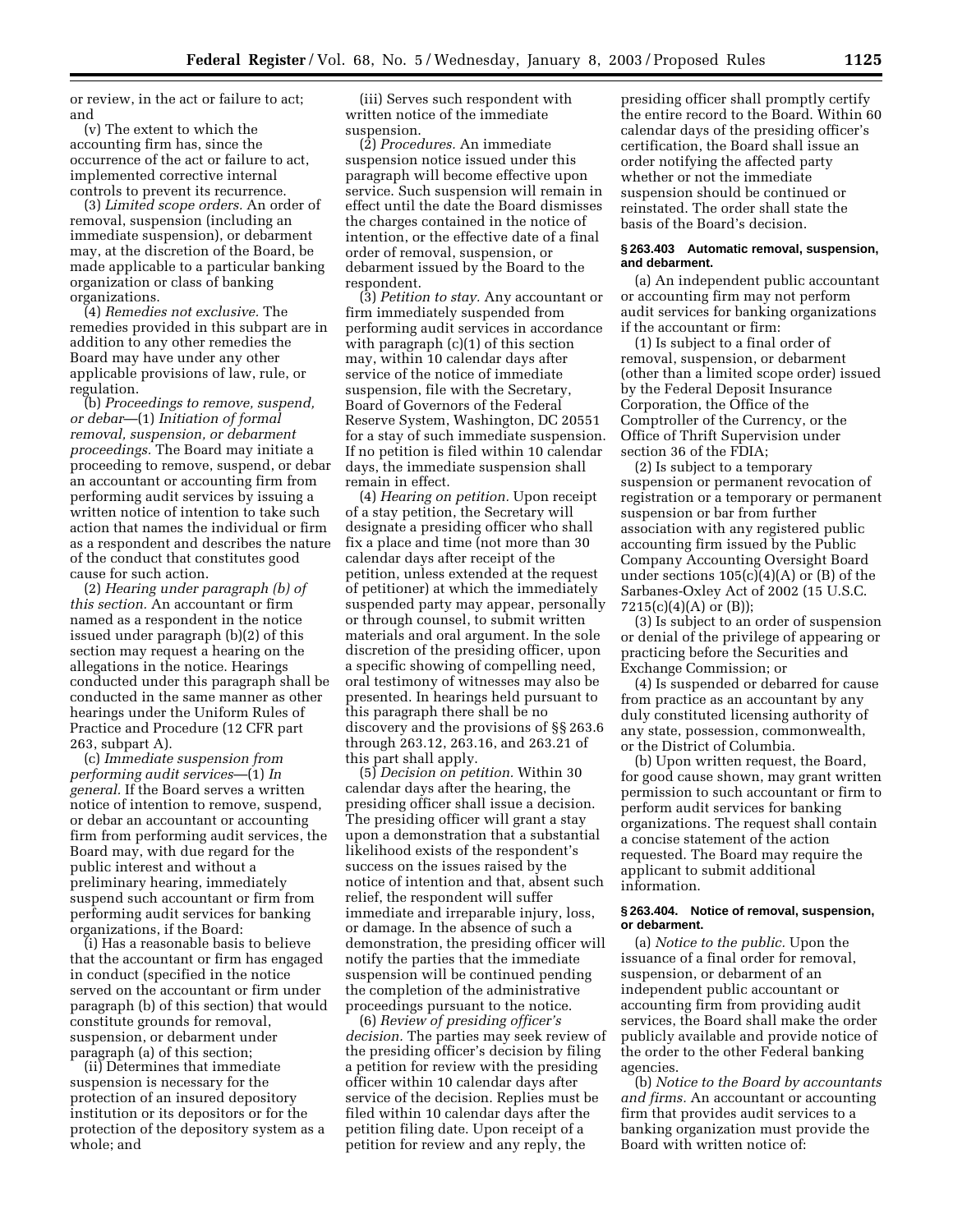(1) Any currently effective order or other action described in § 263.402(a)(1)(vi) or §§ 263.403(a)(2) through (a)(4); or

(2) Any currently effective action by the Public Company Accounting Oversight Board under sections  $105(c)(4)(C)$  or  $(G)$  of the Sarbanes-Oxley Act of 2002 (15 U.S.C. 7215(c)(4)(C) or (G)).

(c) *Timing of notice.* Written notice required by this paragraph shall be given no later than 15 calendar days following the effective date of an order or action, or 15 calendar days before an accountant or firm accepts an engagement to provide audit services, whichever date is earlier.

#### **§ 263.405 Petition for reinstatement.**

(a) *Form of petition.* Unless otherwise ordered by the Board, a petition for reinstatement by an independent public accountant or accounting firm removed, suspended, or debarred under § 263.402 may be made in writing at any time one year after the effective date of the order of removal, suspension, or debarment and, thereafter, at any time more than one year after the accountant's or firm's most recent petition for reinstatement. The request shall contain a concise statement of the action requested. The Board may require the petitioner to submit additional information.

(b) *Procedure.* A petitioner for reinstatement under this section may, in the sole discretion of the Board, be afforded a hearing. The accountant or firm shall bear the burden of going forward with a petition and proving the grounds asserted in support of the petition. The Board may, in its sole discretion, direct that any reinstatement proceeding be limited to written submissions. The removal, suspension, or debarment shall continue until the Board, for good cause shown, has reinstated the petitioner or until the suspension period has expired. The filing of a petition for reinstatement shall not stay the effectiveness of the removal, suspension, or debarment of an accountant or firm.

By order of the Board of Governors of the Federal Reserve System, December 17, 2002. **Jennifer J. Johnson,** 

*Secretary of the Board.*

# **Federal Deposit Insurance Corporation**

# **PART 308—RULES OF PRACTICE AND PROCEDURE**

1.The authority citation for part 308 is revised to read as follows:

**Authority:** 5 U.S.C. 504, 554–557; 12 U.S.C. 93(b), 164, 505, 1815(e), 1817, 1818, 1820, 1828, 1829, 1829b, 1831i, 1831m(g)(4), 1831o, 1831p–1, 1832(c), 1884(b), 1972, 3102, 3108(a), 3349, 3909, 4717; 15 U.S.C. 78(h) and (i), 78o–4(c), 78o–5, 78q–1, 78s, 78u, 78u–2, 78u–3 and 78w, 6801(b), 6805(b)(1); 28 U.S.C. 2461 note; 31 U.S.C. 330, 5321; 42 U.S.C. 4012a; Sec. 3100(s), Pub. L. 104–134, 110 Stat. 1321–358.

2. Section 308.109(b)(3) is amended to add a new sentence before the last sentence to read as follows:

#### **§ 308.109 Suspension and disbarment**

 $\star$   $\qquad$   $\star$   $\qquad$   $\star$ (b) \* \* \*

 $(3)$  \* \* \* The application must comply with the requirements of § 303.3 of this chapter. \* \* \*

\* \* \* \* \* 3. A new Subpart U is added to read as follows:

# **Subpart U—Removal, Suspension, and Debarment of Accountants From Performing Audit Service**

Sec.

- 308.600 Scope.
- Definitions.
- 308.602 Removal, suspension, or debarment.
- 308.603 Automatic removal, suspension, and debarment.
- 308.604 Notice of removal, suspension, or debarment.
- 308.605 Application for reinstatement.

# **Subpart U—Removal, Suspension, and Debarment of Accountants From Performing Audit Service**

#### **§ 308.600 Scope.**

This subpart, which implements section  $36(g)(4)$  of the FDIA (12 U.S.C. 1831m(g)(4)), provides rules and procedures for the removal, suspension, or debarment of independent public accountants and accounting firms from performing independent audit and attestation services required by section 36 of the FDIA (12 U.S.C. 1831m) for insured depository institutions for which the FDIC is the appropriate Federal banking agency.

# **§ 308.601 Definitions.**

As used in this subpart, the following terms shall have the meaning given below unless the context requires otherwise:

(a) *Accounting firm* means a corporation, proprietorship, partnership, or other business firm providing audit services.

(b) *Audit services* means any service required to be performed by an independent public accountant by section 36 of the FDIA and 12 CFR part 363, including attestation services.

(c) *Independent public accountant (accountant)* means any individual who performs or participates in providing audit services.

# **§ 308.602 Removal, suspension, or debarment.**

(a) *Good cause for removal, suspension, or debarment—*(1) *Individuals.* The Board of Directors may remove, suspend, or debar an independent public accountant from performing audit services for insured depository institutions for which the FDIC is the appropriate Federal banking agency under section 36 of the FDIA if, after service of a notice of intention and opportunity for hearing in the matter, the Board of Directors finds that the accountant:

(i) Lacks the requisite qualifications to perform audit services;

(ii) Has knowingly or recklessly engaged in conduct that results in a violation of applicable professional standards, including those standards and conflicts of interest provisions applicable to accountants through the Sarbanes-Oxley Act of 2002 (Pub. L. 107–204, 116 Stat. 745 (2002)) (Sarbanes-Oxley Act) and developed by the Public Company Accounting Oversight Board and the Securities and Exchange Commission;

(iii) Has engaged in negligent conduct in the form of:

(A) A single instance of highly unreasonable conduct that results in a violation of applicable professional standards in circumstances in which an accountant knows, or should know, that heightened scrutiny is warranted; or

(B) Repeated instances of unreasonable conduct, each resulting in a violation of applicable professional standards, that indicate a lack of competence to perform audit services;

(iv) Has knowingly or recklessly given false or misleading information, or knowingly or recklessly participated in any way in the giving of false or misleading information, to the FDIC or any officer or employee of the FDIC;

(v) Has engaged in, or aided and abetted, a material and knowing or reckless violation of any provision of the Federal banking or securities laws or the rules and regulations thereunder, or any other law; or

(vi) Has been removed, suspended, or debarred from practice before any Federal or state agency regulating the banking, insurance, or securities industries, other than by an action listed in § 308.603, on grounds relevant to the provision of audit services.

(2) *Accounting firms.* If the Board of Directors determines that there is good cause for the removal, suspension, or debarment of a member or employee of an accounting firm under paragraph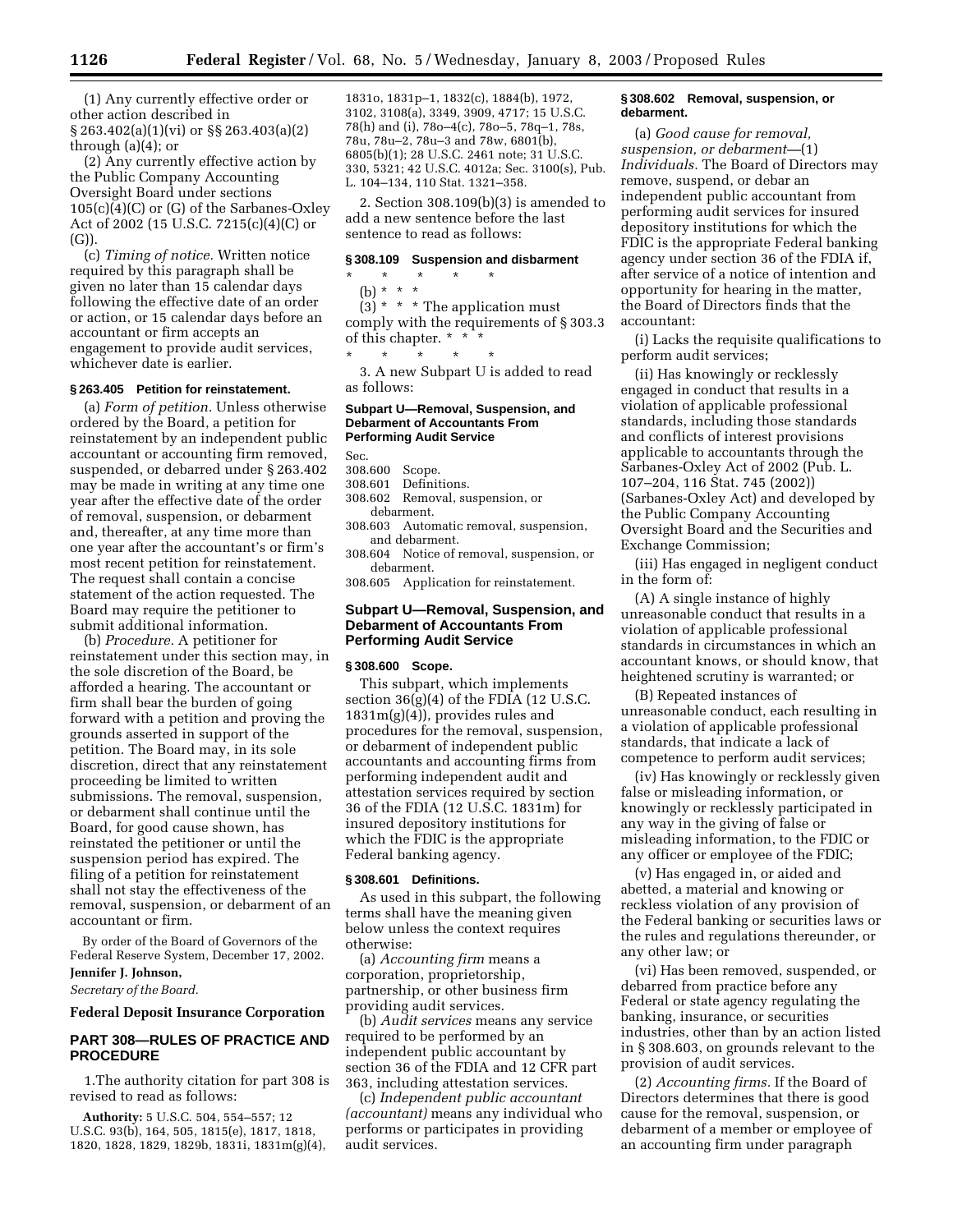(a)(1) of this section, the Board of Directors also may remove, suspend, or debar such firm or one or more offices of such firm. In considering whether to remove, suspend, or debar an accounting firm or an office thereof, and the term of any sanction against an accounting firm under this section, the Board of Directors may consider, for example:

(i) The gravity, scope, or repetition of the act or failure to act that constitutes good cause for the removal, suspension, or debarment;

(ii) The adequacy of, and adherence to, applicable policies, practices, or procedures for the accounting firm's conduct of its business and the performance of audit services;

(iii) The selection, training, supervision, and conduct of members or employees of the accounting firm involved in the performance of audit services;

(iv) The extent to which managing partners or senior officers of the accounting firm have participated, directly, or indirectly through oversight or review, in the act or failure to act; and

(v) The extent to which the accounting firm has, since the occurrence of the act or failure to act, implemented corrective internal controls to prevent its recurrence.

(3) *Limited scope orders.* An order of removal, suspension (including an immediate suspension), or debarment may, at the discretion of the Board of Directors, be made applicable to a limited number of insured depository institutions for which the FDIC is the appropriate Federal banking agency.

(4) *Remedies not exclusive.* The remedies provided in this subpart are in addition to any other remedies the FDIC may have under any other applicable provision of law, rule, or regulation.

(b) *Proceedings to remove, suspend or debar*— (1) *Initiation of formal removal, suspension, or debarment proceedings.* The Board of Directors may initiate a proceeding to remove, suspend, or debar an accountant or accounting firm from performing audit services by issuing a written notice of intention to take such action that names the individual or firm as a respondent and describes the nature of the conduct that constitutes good cause for such action.

(2) *Hearings under paragraph (b) of this section*. An accountant or firm named as a respondent in the notice issued under paragraph (b)(1) of this section may request a hearing on the allegations contained in the notice. Hearings conducted under this paragraph shall be conducted in the same manner as other hearings under

the Uniform Rules of Practice and Procedure (12 CFR part 308, subpart A) (Uniform Rules).

(c) *Immediate suspension from performing audit service*— (1) *In general.* If the Board of Directors serves a written notice of intention to remove, suspend, or debar an accountant or accounting firm from performing audit services, the Board of Directors may, with due regard for the public interest and without a preliminary hearing, immediately suspend such accountant or firm from performing audit services for insured depository institutions for which the FDIC is the appropriate Federal banking agency if the Board of Directors:

(i) Has a reasonable basis to believe that the accountant or accounting firm has engaged in conduct (specified in the notice served upon the accountant or accounting firm under paragraph (b)(1) of this section) that would constitute grounds for removal, suspension, or debarment under paragraph (a) of this section;

(ii) Determines that immediate suspension is necessary for the protection of an insured depository institution or its depositors or for the protection of the depository system as a whole; and

(iii) Serves such respondent with written notice of the immediate suspension.

(2) *Procedures.* An immediate suspension notice issued under this paragraph will become effective upon service. Such suspension will remain in effect until the date the Board of Directors dismisses the charges contained in the notice of intention, or the effective date of a final order of removal, suspension, or debarment issued by the Board of Directors to the respondent.

(3) *Petition to stay.* Any accountant or accounting firm immediately suspended from performing audit services in accordance with paragraph (c)(1) of this section may, within 10 calendar days after service of the notice of immediate suspension, file a petition with the Executive Secretary for a stay of such immediate suspension. If no petition is filed within 10 calendar days, the immediate suspension will remain in effect.

(4) *Hearing on petition.* Upon receipt of a stay petition, the Executive Secretary will designate a presiding officer who will fix a place and time (not more than 30 calendar days after receipt of the petition, unless extended at the request of petitioner) at which the immediately suspended party may appear, personally or through counsel, to submit written materials and oral

argument. In the sole discretion of the presiding officer, upon a specific showing of compelling need, oral testimony of witnesses also may be presented. Enforcement counsel may represent the agency at the hearing. In hearings held pursuant to this paragraph there shall be no discovery, and the provisions of §§ 308.6 through 308.12, § 308.16, and § 308.21 of the Uniform Rules will apply.

(5) *Decision on petition.* Within 30 calendar days after the hearing, the presiding officer will issue a decision. The presiding officer will grant a stay upon a demonstration that a substantial likelihood exists of the respondent's success on the issues raised by the notice of intention and that, absent such relief, the respondent will suffer immediate and irreparable injury, loss, or damage. In the absence of such a demonstration, the presiding officer will notify the parties that the immediate suspension will be continued pending the completion of the administrative proceedings pursuant to the notice of intention. The presiding officer will serve a copy of the decision on, and simultaneously certify the record to, the Executive Secretary.

(6) *Review of presiding officer's decision.* The parties may seek review of the presiding officer's decision by filing a petition for review with the Executive Secretary within 10 calendar days after service of the decision. Replies must be filed within 10 calendar days after the petition filing date. Upon receipt of a petition for review and any reply, the Executive Secretary will promptly certify the entire record to the Board of Directors. Within 60 calendar days of the Executive Secretary's certification, the Board of Directors will issue an order notifying the affected party whether or not the immediate suspension should be continued or reinstated. The order will state the basis of the Board's decision.

# **§ 308.603 Automatic removal, suspension, and debarment.**

(a) An independent public accountant or accounting firm may not perform audit services for insured depository institutions for which the FDIC is the appropriate Federal banking agency if the accountant or firm:

(1) Is subject to a final order of removal, suspension, or debarment (other than a limited scope order) issued by the Board of Governors of the Federal Reserve System, the Office of the Comptroller of the Currency, or the Office of Thrift Supervision under section 36 of the FDIA;

(2) Is subject to a temporary suspension or permanent revocation of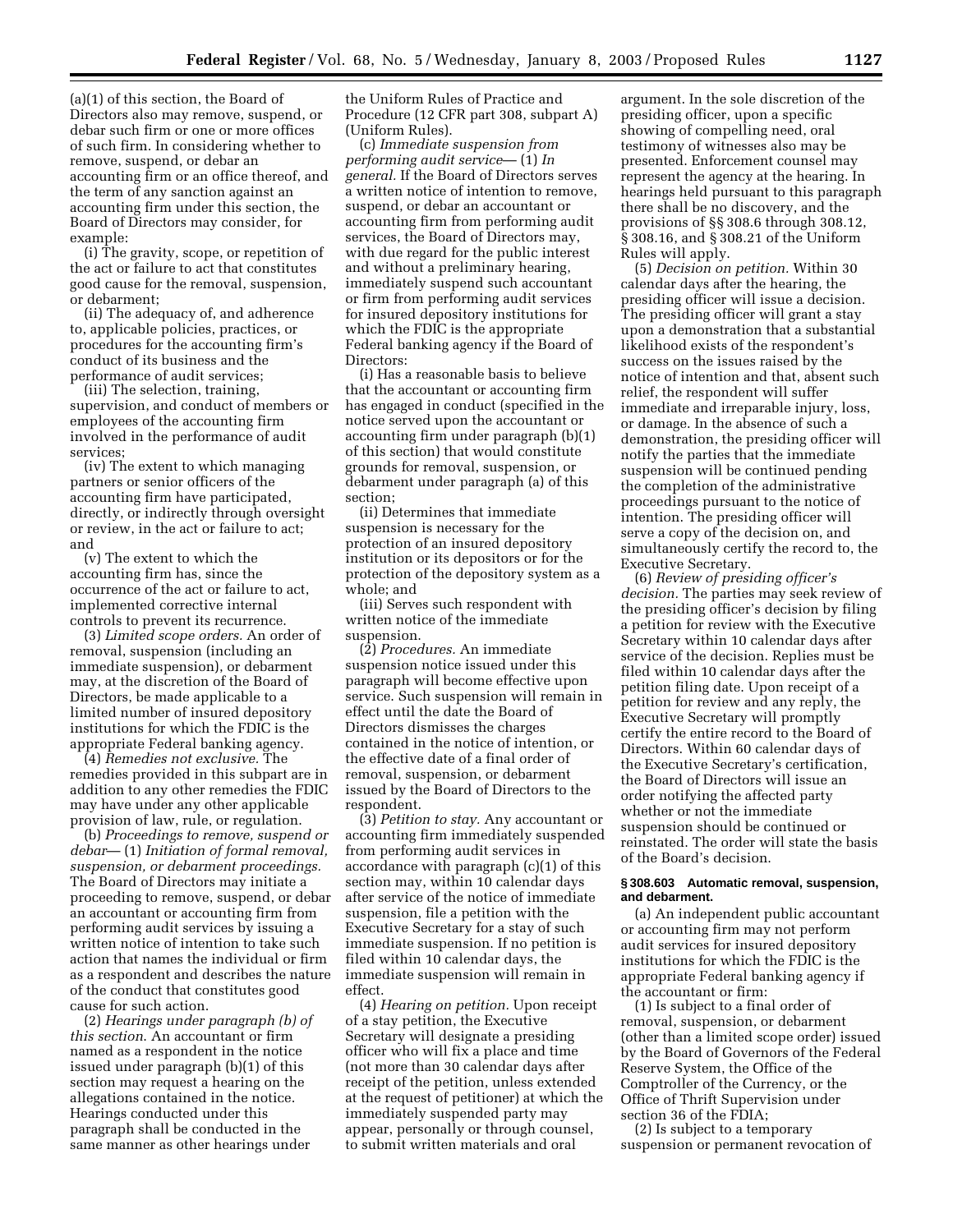registration or a temporary or permanent suspension or bar from further association with any registered public accounting firm issued by the Public Company Accounting Oversight Board under sections 105(c)(4)(A) or (B) of the Sarbanes-Oxley Act (15 U.S.C.  $7215(c)(4)(A)$  or  $(B)$ ;

(3) Is subject to an order of suspension or denial of the privilege of appearing or practicing before the Securities and Exchange Commission; or

(4) Is suspended or debarred for cause from practice as an accountant by any duly constituted licensing authority of any state, possession, commonwealth, or the District of Columbia.

(b) Upon written request, the FDIC, for good cause shown, may grant written permission to such accountant or firm to perform audit services for insured depository institutions for which the FDIC is the appropriate Federal banking agency. The written request must comply with the requirements of § 303.3 of this chapter.

#### **§ 308.604 Notice of removal, suspension, or debarment.**

(a) *Notice to the public.* Upon the issuance of a final order for removal, suspension, or debarment of an independent public accountant or accounting firm from providing audit services, the FDIC will make the order publicly available and provide notice of the order to the other Federal banking agencies.

(b) *Notice to the FDIC by accountants and firms.* An accountant or accounting firm that provides audit services to any insured depository institution for which the FDIC is the appropriate Federal banking agency must provide the FDIC with written notice of:

(1) any currently effective order or other action described in § 308.602(a)(1)(vi) or §§ 308.603(b) through (d); or

(2) any currently effective action by the Public Company Accounting Oversight Board under sections  $105(c)(4)(C)$  or  $(G)$  of the Sarbanes-Oxley Act (15 U.S.C. 7215(c)(4)(C) or (G)).

(c) *Timing of Notice.* Written notice required by this paragraph shall be given no later than 15 calendar days following the effective date of an order or action, or 15 calendar days before an accountant or accounting firm accepts an engagement to provide audit services, whichever date is earlier.

# **§ 308.605 Application for reinstatement.**

(a) *Form of petition.* Unless otherwise ordered by the Board of Directors, an application for reinstatement by an independent public accountant or accounting firm removed, suspended, or debarred under § 308.602 may be made in writing at any time more than one year after the effective date of the removal, suspension, or debarment and, thereafter, at any time more than one year after the accountant's or accounting firm's most recent application for reinstatement. The application must comply with the requirements of § 303.3 of this chapter.

(b) *Procedure.* An applicant for reinstatement under this section may, in the sole discretion of the Board of Directors, be afforded a hearing. In reinstatement proceedings, the person seeking reinstatement shall bear the burden of going forward with an application and proving the grounds asserted in support of the application, and the Board of Directors may, in its sole discretion, direct that any reinstatement proceeding be limited to written submissions. The removal, suspension, or debarment shall continue until the Board of Directors, for good cause shown, has reinstated the applicant or until the suspension period has expired. The filing of an application for reinstatement will not stay the effectiveness of the removal, suspension, or debarment of an accountant or firm.

Dated: December 17, 2002. By order of the Board of Directors of the Federal Deposit Insurance Corporation.

# **Robert Feldman,**

*Executive Secretary.*

# **Office of Thrift Supervision**

**12 CFR Chapter V** 

### **Authority and Issuance**

For the reasons set out in the preamble, the Office of Thrift Supervision proposes to amend part 513 of chapter V of title 12 of the Code of Federal Regulations as follows:

1. The authority citation for part 513 is revised to read as follows:

**Authority:** 12 U.S.C. 1462a, 1463, 1464, 1467a, 1813, 1831m, and 15 U.S.C. 78.

2. Add § 513.8 to read as follows:

#### **§ 513.8 Removal, suspension, or debarment of independent public accountants and accounting firms performing audit services.**

(a) *Scope.* This subpart, which implements section 36(g)(4) of the Federal Deposit Insurance Act (FDIA) (12 U.S.C. 1831m(g)(4)), provides rules and procedures for the removal, suspension, or debarment of independent public accountants and their accounting firms from performing independent audit and attestation services required by section 36 of the FDIA (12 U.S.C. 1831m) for insured

savings associations and savings and loan holding.

(b) *Definitions.* As used in this section, the following terms have the meaning given below unless the context requires otherwise:

(1) *Accounting firm.* The term *accounting firm* means a corporation, proprietorship, partnership, or other business firm providing audit services.

(2) *Audit services.* The term *audit services* means any service required to be performed by an independent public accountant by section 36 of the FDIA Act and 12 CFR part 363, including attestation services. Audit services include any service performed with respect to a savings and loan holding company of a savings association that is used to satisfy requirements imposed by section 36 or part 363 on that savings association.

(3) *Independent public accountant.* The term *independent public accountant* means any individual who performs or participates in providing audit services.

(c) *Removal, suspension, or debarment of independent public accountants.* The Office may remove, suspend, or debar an independent public accountant from performing audit services for savings associations that are subject to section 36 of the FDIA if, after service of a notice of intention and opportunity for hearing in the matter, the Office finds that the independent public accountant:

(1) Lacks the requisite qualifications to perform audit services;

(2) Has knowingly or recklessly engaged in conduct that results in a violation of applicable professional standards, including those standards and conflicts of interest provisions applicable to independent public accountants through the Sarbanes-Oxley Act of 2002, Pub. L. 107–204, 116 Stat. 745 (2002) (Sarbanes-Oxley Act), and developed by the Public Company Oversight Board and the Securities and Exchange Commission;

(3) Has engaged in negligent conduct in the form of:

(i) A single instance of highly unreasonable conduct that results in a violation of applicable professional standards in circumstances in which an independent public accountant knows, or should know, that heightened scrutiny is warranted; or

(ii) Repeated instances of unreasonable conduct, each resulting in a violation of applicable professional standards, that indicate a lack of competence to perform audit services;

(4) Has knowingly or recklessly given false or misleading information or knowingly or recklessly participated in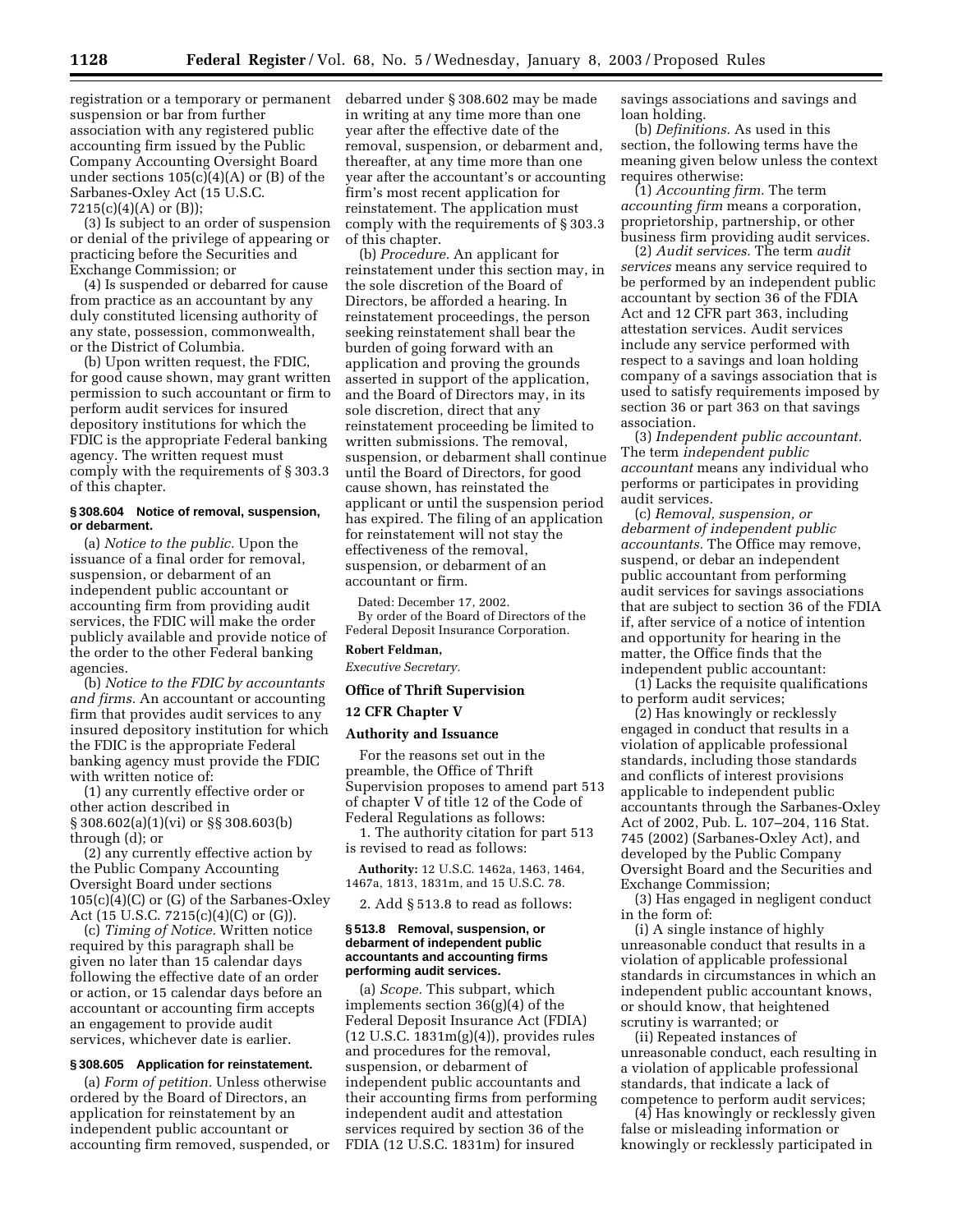any way in the giving of false or misleading information to the Office or any officer or employee of the Office;

(5) Has engaged in, or aided and abetted, a material and knowing or reckless violation of any provision of the Federal banking or securities laws or the rules and regulations thereunder, or any other law; or

(6) Has been removed, suspended, or debarred from practice before any federal or state agency regulating the banking, insurance, or securities industries, other than by action listed in paragraph (j) of this section, on grounds relevant to the provision of audit services.

(d) *Removal, suspension or debarment of an accounting firm.* If the Office determines that there is good cause for the removal, suspension, or debarment of a member or employee of an accounting firm under paragraph (c) of this section, the Office also may remove, suspend, or debar such firm or one or more offices of such firm. In considering whether to remove, suspend, or debar an accounting firm or office thereof, and the term of any sanction against an accounting firm under this section, the Office may consider, for example:

(1) The gravity, scope, or repetition of the act or failure to act that constitutes good cause for the removal, suspension, or debarment;

(2) The adequacy of, and adherence to, applicable policies, practices, or procedures for the accounting firm's conduct of its business and the performance of audit services;

(3) The selection, training, supervision, and conduct of members or employees of the accounting firm involved in the performance of audit services;

(4) The extent to which managing partners or senior officers of the accounting firm have participated, directly or indirectly through oversight or review, in the act or failure to act; and

(5) The extent to which the accounting firm has, since the occurrence of the act or failure to act, implemented corrective internal controls to prevent its recurrence.

(e) *Remedies.* The remedies provided in this section are in addition to any other remedies the Office may have under any other applicable provisions of law, rule, or regulation.

(f) *Proceedings to remove, suspend, or debar.* (1) The Office may initiate a proceeding to remove, suspend, or debar an independent public accountant or accounting firm from performing audit services by issuing a written notice of intention to take such action that names

the individual or firm as a respondent and describes the nature of the conduct that constitutes good cause for such action.

(2) An independent public accountant or accounting firm named as a respondent in the notice issued under paragraph (f)(1) of this section may request a hearing on the allegations in the notice. Hearings conducted under this paragraph shall be conducted in the same manner as other hearings under the Uniform Rules of Practice and Procedure (12 CFR part 509).

(g) *Immediate suspension from performing audit services.* (1) If the Office serves written notice of intention to remove, suspend, or debar an independent public accountant or accounting firm from performing audit services, the Office may, with due regard for the public interest and without preliminary hearing, immediately suspend an independent public accountant or accounting firm from performing audit services for savings associations, if the Office:

(i) Has a reasonable basis to believe that the independent public accountant or accounting firm engaged in conduct (specified in the notice served upon the independent public accountant or accounting firm under paragraph (f) of this section) that would constitute grounds for removal, suspension, or debarment under paragraph (c) or (d) of this section;

(ii) Determines that immediate suspension is necessary for the protection of an insured depository institution or its depositors or for the protection of the depository system as a whole; and

(iii) Serves such independent public accountant or accounting firm with written notice of the immediate suspension.

(2) An immediate suspension notice issued under this paragraph will become effective upon service. Such suspension will remain in effect until the date the Office dismisses the charges contained in the notice of intention, or the effective date of a final order of removal, suspension, or debarment issued by the Office to the independent public accountant or accounting firm.

(h) *Petition to stay.* (1) Any independent public accountant or accounting firm immediately suspended from performing audit services in accordance with paragraph (g) of this section may, within 10 calendar days after service of the notice of immediate suspension, file a petition with the Office for a stay of such suspension. If no petition is filed within 10 calendar days, the immediate suspension will remain in effect.

(2) Upon receipt of a stay petition, the Office will designate a presiding officer who shall fix a place and time (not more than 30 calendar days after receipt of such petition, unless extended at the request of the petitioner), at which the immediately suspended party may appear, personally or through counsel, to submit written materials and oral argument. In the sole discretion of the presiding officer, upon a specific showing of compelling need, oral testimony of witnesses may also be presented. In hearings held pursuant to this paragraph, there will be no discovery and the provisions of §§ 509.6 through 509.12, 509.16, and 509.21 of the Uniform Rules will apply.

(3) Within 30 calendar days after the hearing, the presiding officer shall issue a decision. The presiding officer will grant a stay upon a demonstration that a substantial likelihood exists of the respondent's success on the issues raised by the notice of intention and that, absent such relief, the respondent will suffer immediate and irreparable injury, loss, or damage. In the absence of such a demonstration, the presiding officer will notify the parties that the immediate suspension will be continued pending the completion of the administrative proceedings pursuant to the notice.

(4) The parties may seek review of the presiding officer's decision by filing a petition for review with the presiding officer within 10 calendar days after service of the decision. Replies must be filed within 10 calendar days after the petition filing date. Upon receipt of a petition for review and any reply, the presiding officer must promptly certify the entire record to the Director. Within 60 calendar days of the presiding officer's certification, the Director shall issue an order notifying the affected party whether or not the immediate suspension should be continued or reinstated. The order shall state the basis of the Director's decision.

(i) *Scope of any order of removal, suspension, or debarment.* (1) Except as provided in paragraph (i)(2), any independent public accountant or accounting firm that has been removed, suspended (including an immediate suspension), or debarred from performing audit services by the Office may not, while such order is in effect, perform audit services for any savings association.

(2) An order of removal, suspension (including an immediate suspension), or debarment may, at the discretion of the Office, be made applicable to a limited number of savings associations or savings and loan holding companies (limited scope order).